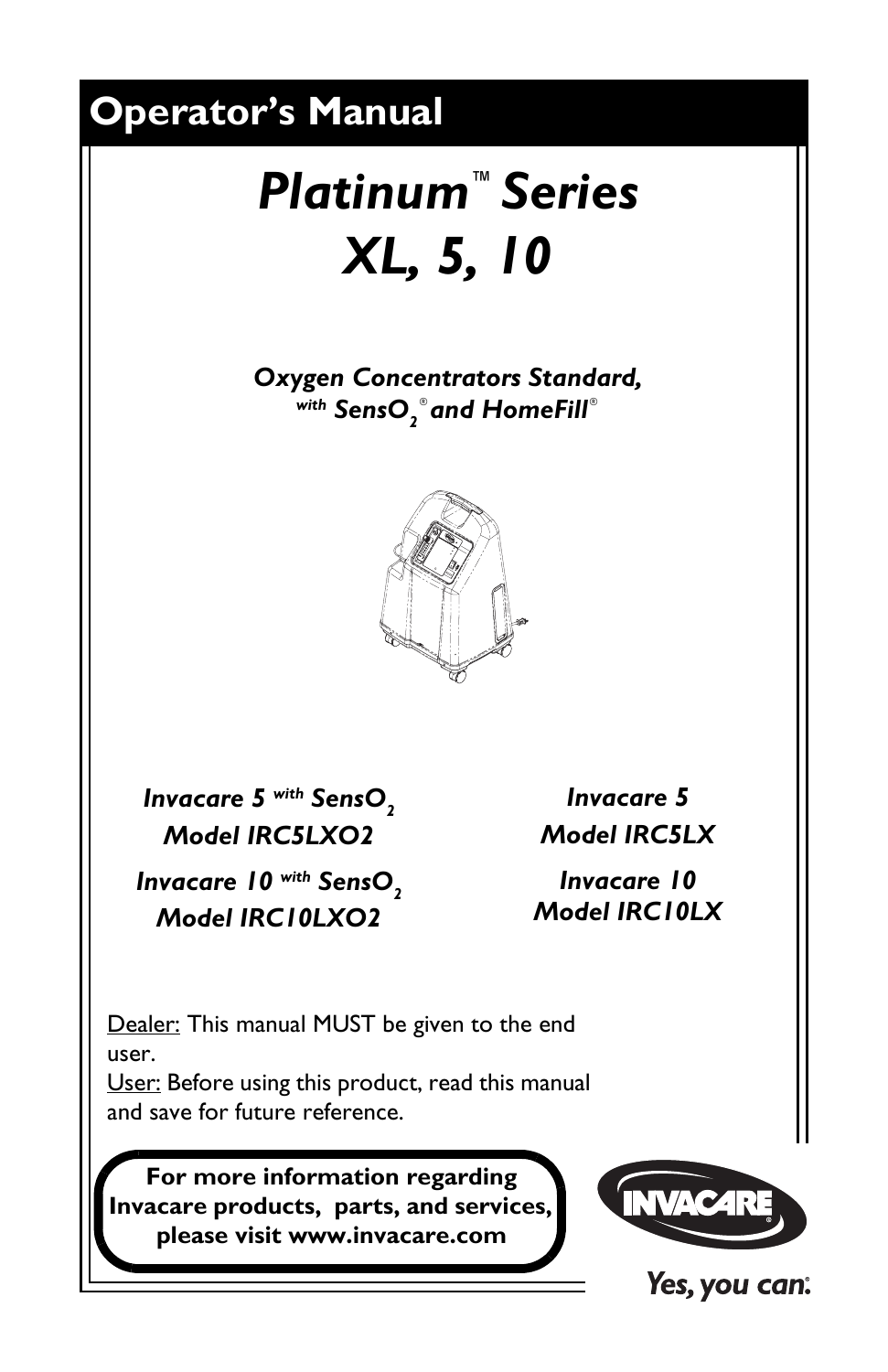# - **WARNING**

DO NOT use this product or any available optional equipment without first completely reading and understanding these instructions and any additional instructional material such as owner's manuals, service manuals or instruction sheets supplied with this product or optional equipment. If you are unable to understand the warnings, cautions or instructions, contact a healthcare professional, dealer or technical personnel before attempting to use this equipment ‐ otherwise, injury or damage may occur.

# - **ACCESSORIES WARNING**

Invacare products are specifically designed and manufactured for use in conjunction with Invacare accessories. Accessories designed by other manufacturers have not been tested by Invacare and are not recommended for use with Invacare products.

# **ACCESSORIES**

<span id="page-1-0"></span>There are many different types of humidifiers, oxygen tubing, cannulas and masks that can be used with this device. You should contact your local home care provider for recommendations on which of these devices will be best for you. They should also give you advice on the proper usage, maintenance, and cleaning.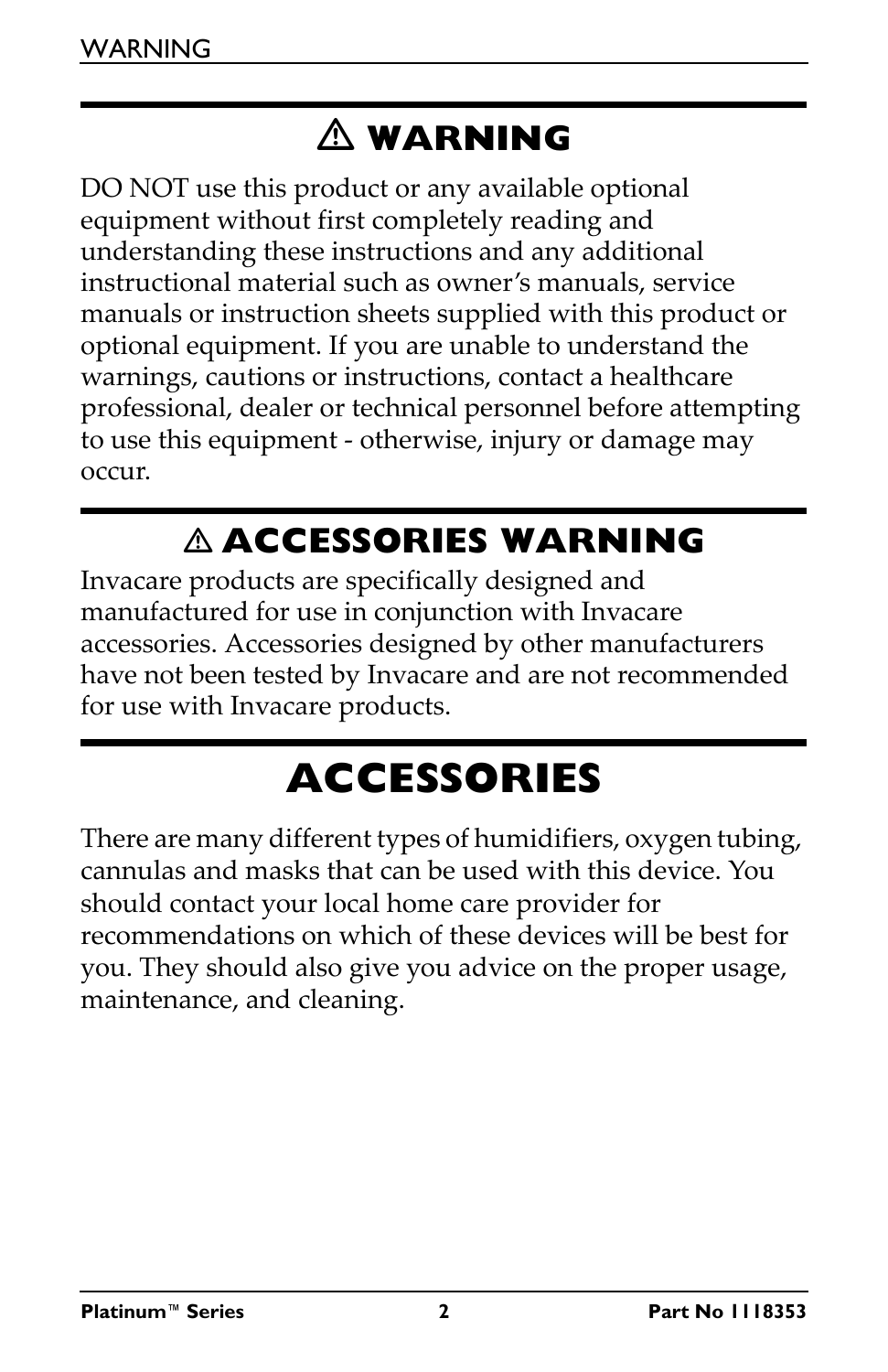# **TABLE OF CONTENTS**

| <b>REGISTER YOUR PRODUCT 4</b>                            |  |
|-----------------------------------------------------------|--|
|                                                           |  |
|                                                           |  |
| SECTION I-GENERAL GUIDELINES  8                           |  |
| To Reduce the Risk of Burns,                              |  |
|                                                           |  |
|                                                           |  |
|                                                           |  |
| SECTION 2-FEATURES                                        |  |
| SECTION 3-HANDLING  12                                    |  |
|                                                           |  |
|                                                           |  |
|                                                           |  |
| <b>SECTION 4-TYPICAL PRODUCT</b>                          |  |
|                                                           |  |
| <b>SECTION 5-OPERATING INSTRUCTIONS  16</b>               |  |
|                                                           |  |
|                                                           |  |
|                                                           |  |
|                                                           |  |
|                                                           |  |
|                                                           |  |
| Front Panel Indicators - Units with SensO <sub>2</sub> 21 |  |
|                                                           |  |
|                                                           |  |
|                                                           |  |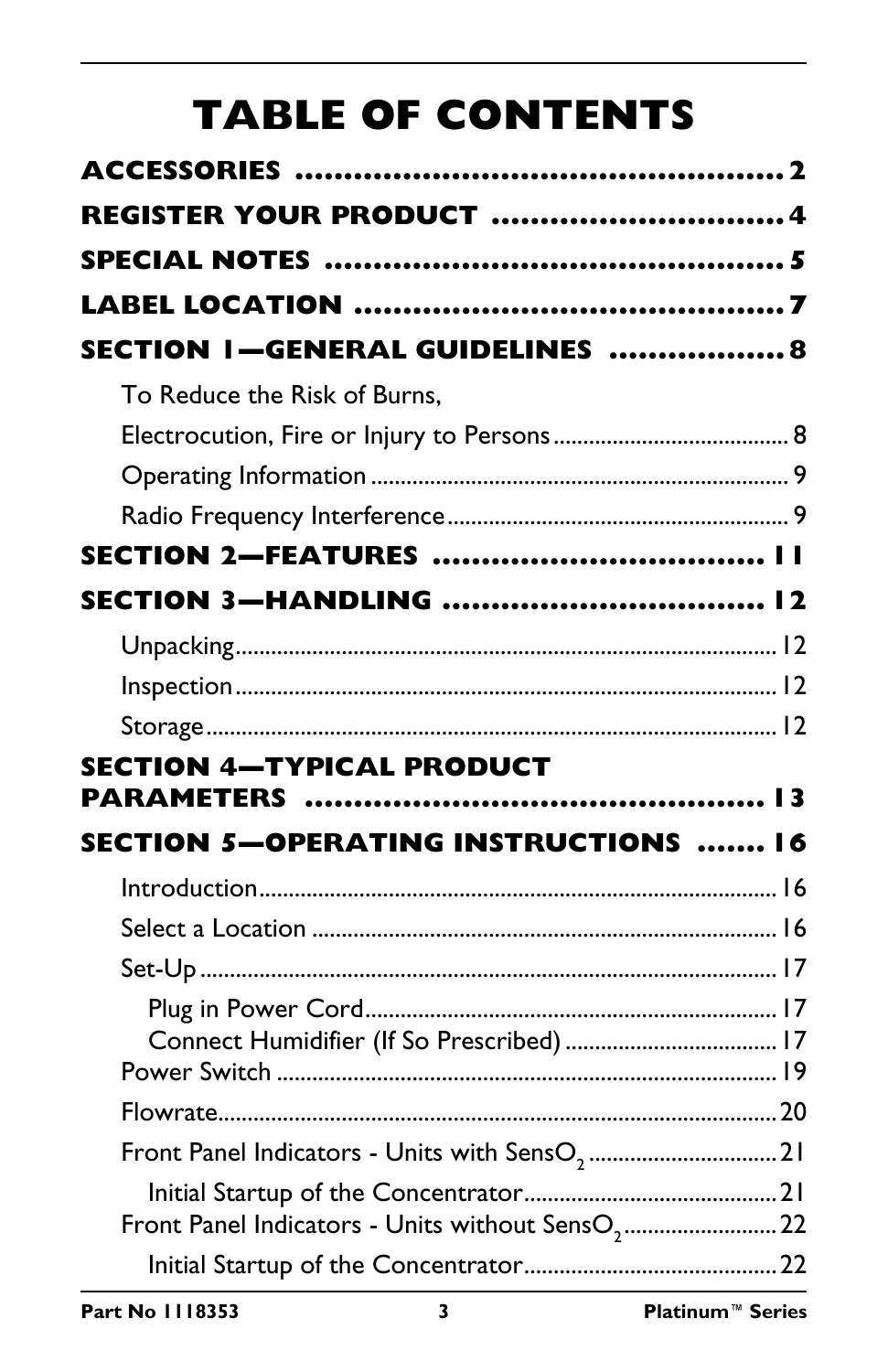# **TABLE OF CONTENTS**

| SECTION 7-TROUBLESHOOTING GUIDE  26 |  |
|-------------------------------------|--|
|                                     |  |

# <span id="page-3-0"></span>**REGISTER YOUR PRODUCT**

The benefits of registering include:

- 1. Safeguarding your investment.
- 2. Ensuring long-term maintenance and servicing of your product.
- 3. Receiving updates with product information, maintenance tips and industry news.

### **Register ONLINE at warranty.invacare.com**

Please have your model number and purchase date available to complete your registration.

Any registration information you submit will only be used by Invacare Corporation and protected as required by applicable laws and regulations.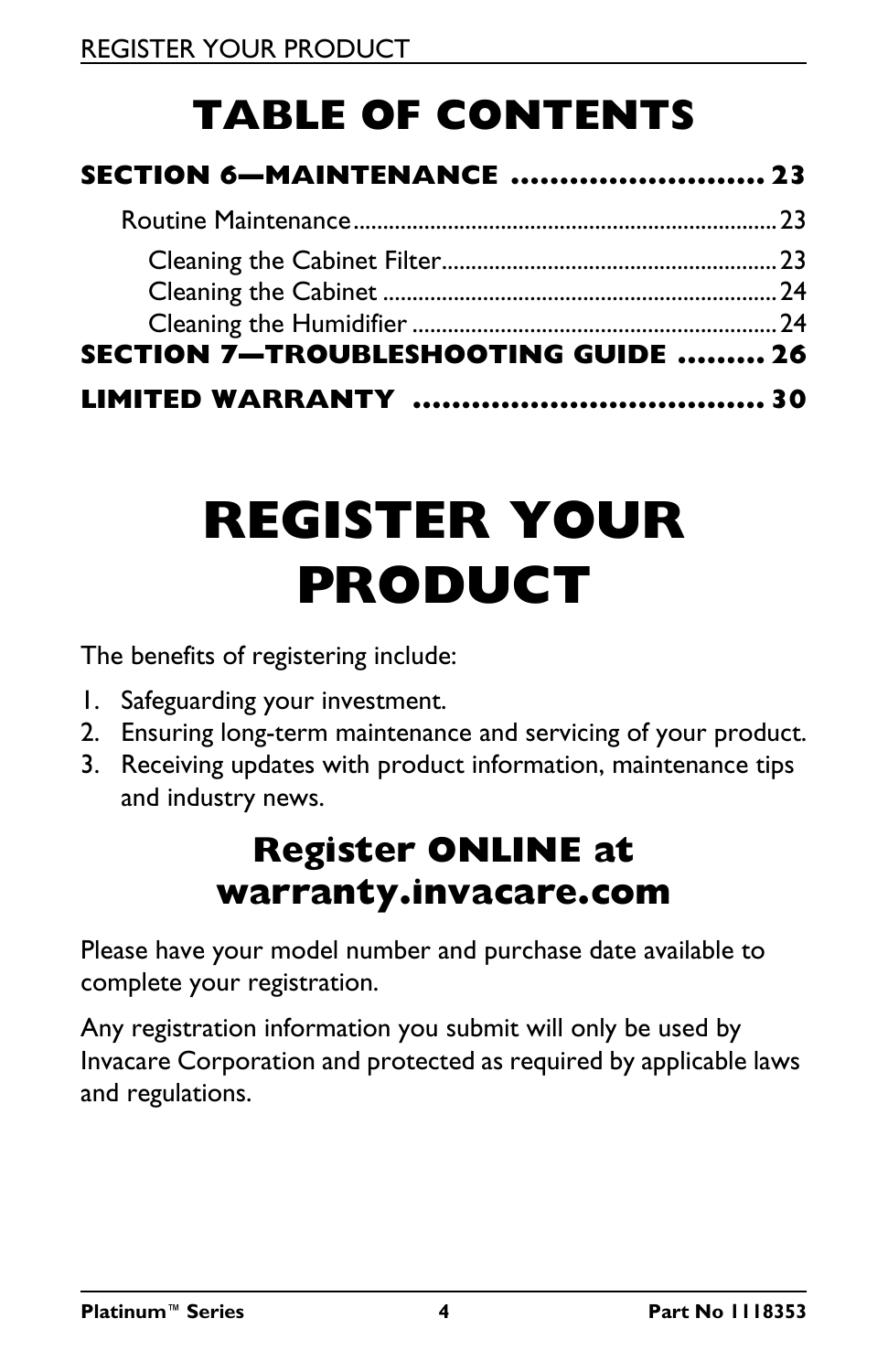# **SPECIAL NOTES**

<span id="page-4-0"></span>Signal words are used in this manual and apply to hazards or unsafe practices which could result in personal injury or property damage. Refer to the following table for definitions of the signal words.

| <b>SIGNAL WORD</b> | <b>MEANING</b>                                                                                                                          |
|--------------------|-----------------------------------------------------------------------------------------------------------------------------------------|
| <b>DANGER</b>      | Danger indicates an imminently hazardous situation<br>which, if not avoided, will result in death or serious<br>injury.                 |
| WARNING            | Warning indicates a potentially hazardous situation<br>which, if not avoided, could result in death or<br>serious injury.               |
| CAUTION            | Caution indicates a potentially hazardous situation<br>which, if not avoided, may result in property<br>damage or minor injury or both. |

### **NOTICE**

The information contained in this document is subject to change without notice.

### **DANGER**

**DO NOT SMOKE while using this device. Keep all matches, lighted cigarettes or other sources of ignition out of the room in which this product is located and away from where oxygen is being delivered.**

**NO SMOKING signs should be prominently displayed. Textiles and other materials that normally would not burn are easily ignited and burn with great intensity in oxygen enriched air. Failure to observe this warning can result in severe fire, property damage and cause physical injury or death.**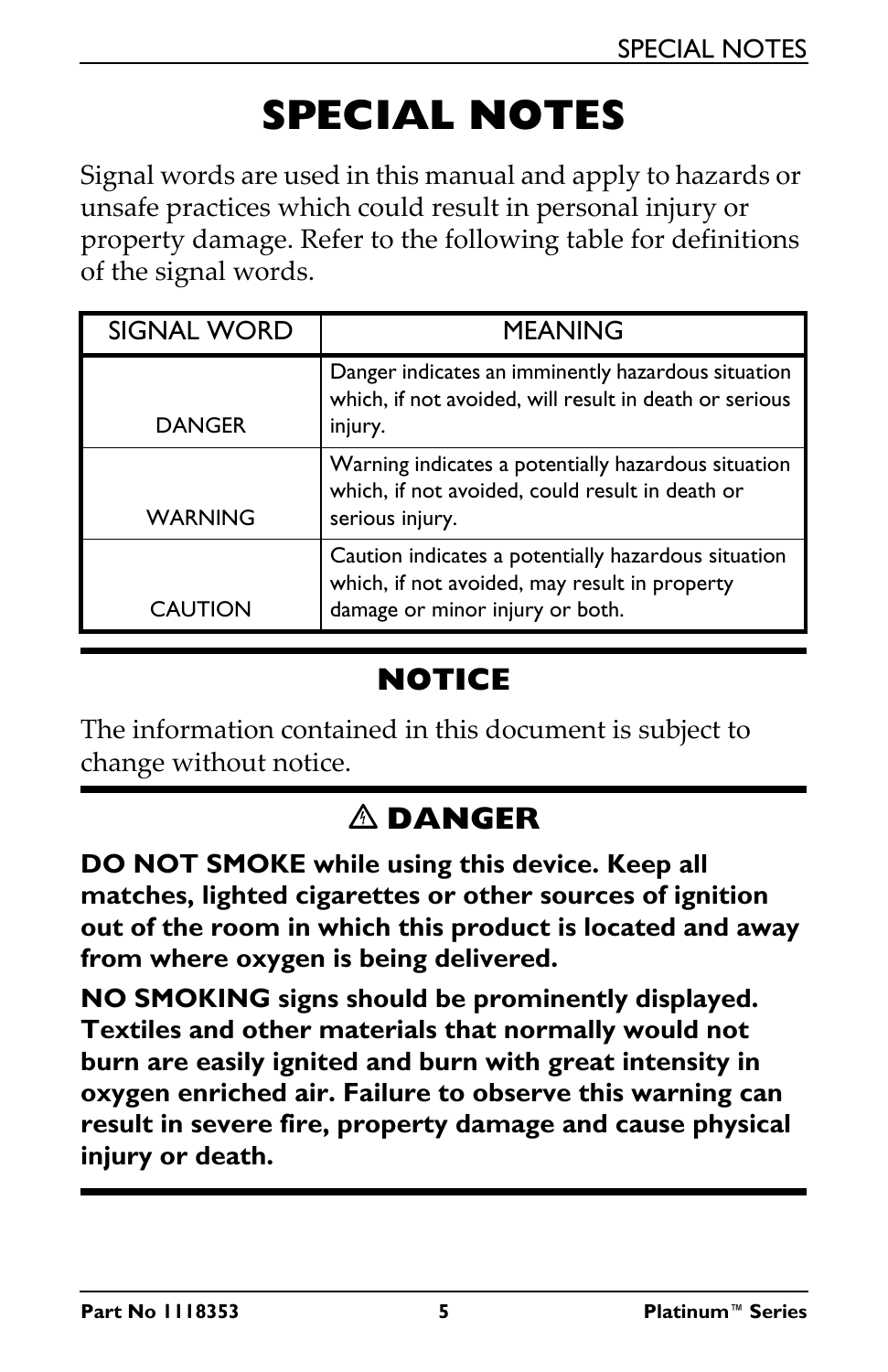### **CAUTION**

"Caution: Federal law restricts this device to sale or rental by or on order of a physician, or any other practitioner licensed by the law of the State in which he/she practices to use or order the use of this device."

Invacare recommends an alternate source of supplemental oxygen in the event of a power outage, alarm condition or mechanical failure. Consult your physician or equipment provider for the type of reserve system required.

This equipment is to be used as an oxygen supplement and is not considered life supporting or life sustaining.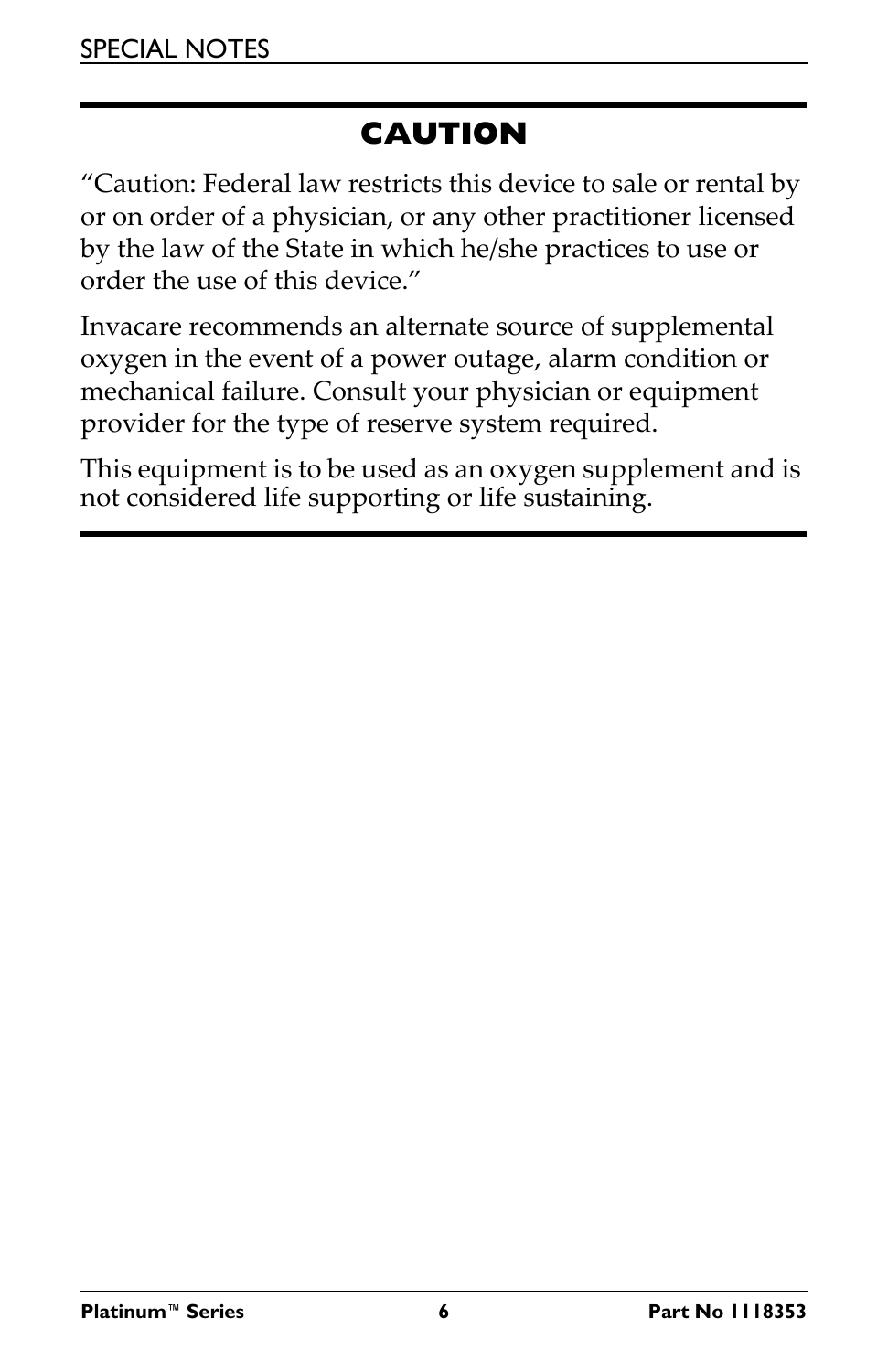# **LABEL LOCATION**

<span id="page-6-0"></span>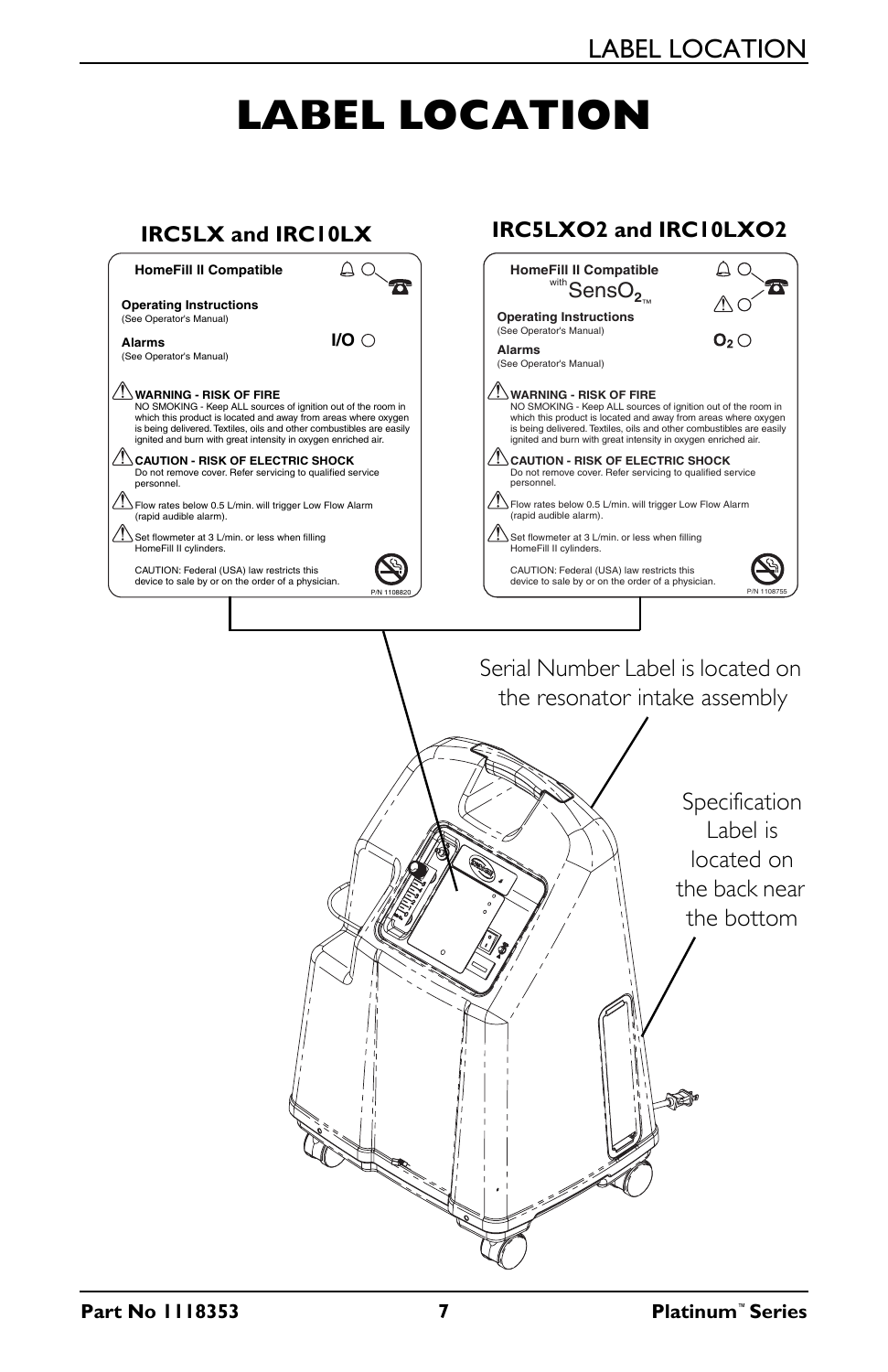# <span id="page-7-0"></span>**SECTION 1—GENERAL GUIDELINES**

In order to ensure the safe installation, assembly and operation of the Platinum concentrator these instructions MUST be followed.

### - **WARNING**

This section contains important information for the safe operation and use of this product.

### <span id="page-7-1"></span>**To Reduce the Risk of Burns, Electrocution, Fire or Injury to Persons**

## **DANGER**

**Risk of electric shock. DO NOT disassemble. Refer servicing to qualified service personnel. No user serviceable parts.**

**Avoid using while bathing. If continuous usage is required by the physician's prescription, the concentrator MUST be located in another room at least 7 ft from the bath.**

**DO NOT come in contact with the concentrator while wet.**

**DO NOT place or store product where it can drop into water or other liquid.**

**DO NOT reach for product that has fallen into water. Unplug IMMEDIATELY.**

**If the concentrator has a damaged cord or plug, if it is not working properly, if it has been dropped or damaged, or dropped into water, call qualified technician for examination and repair.** 

**A spontaneous and violent ignition may occur if oil, grease or greasy substances come in contact with oxygen under pressure. These substances MUST be kept away from the oxygen concentrator, tubing and connections, and all other oxygen equipment. DO NOT use any lubricants unless recommended by Invacare.**

**Avoid creation of any spark near medical oxygen equipment. This includes sparks from static electricity created by any type of friction.**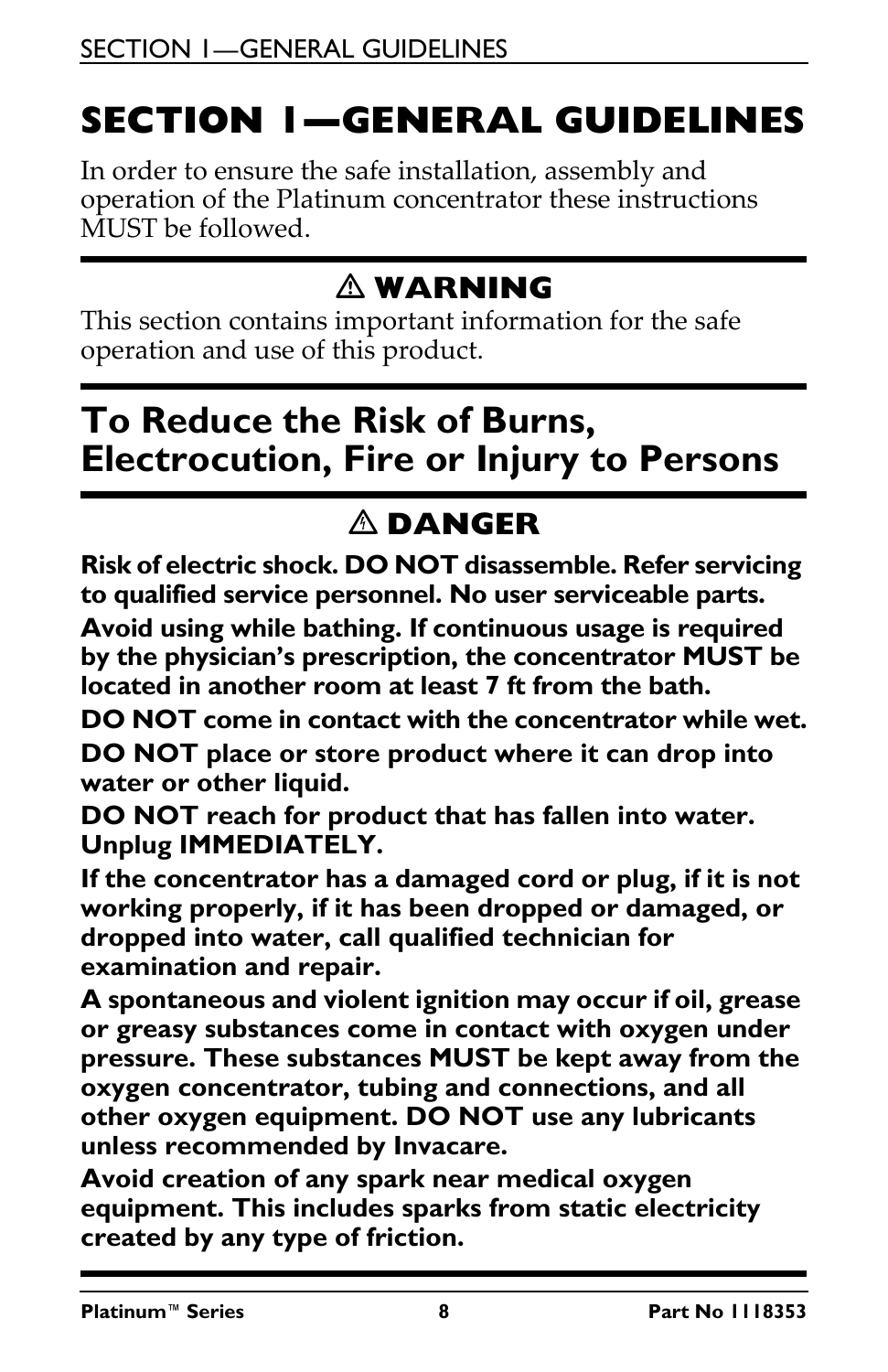# <span id="page-8-0"></span>**Operating Information**

For optimum performance, Invacare recommends that each concentrator be on and running for a minimum of 30 minutes at a time. Shorter periods of operation may reduce maximum product life.

Keep the oxygen tubing, cord, and unit out from under such items as blankets, bed coverings, chair cushions, clothing and away from heated or hot surfaces, including space heaters, stoves and similar electrical appliances.

DO NOT move or relocate concentrator by pulling on the power cord.

NEVER drop or insert any object or liquid into any opening. Invacare recommends that Crush‐Proof oxygen tubing be used with this product and not exceed 15.2 m (50 ft) in length.

There are no user serviceable parts. This does not include normal maintenance items. See maintenance section for user maintenance items.

A product should NEVER be left unattended when plugged in. Make sure the Platinum is Off when not in use.

Close supervision is necessary when this product is used near children or physically‐challenged individuals.

Additional monitoring or attention may be required for patients using this device who are unable to hear or see alarms or communicate discomfort.

DO NOT connect the concentrator in parallel or series with other oxygen concentrators or oxygen therapy devices.

# <span id="page-8-1"></span>**Radio Frequency Interference**

This equipment has been tested and found to comply with EMC limits specified by IEC/EN 60601‐1‐2. These limits are designed to provide a reasonable protection against electromagnetic interference in a typical medical installation.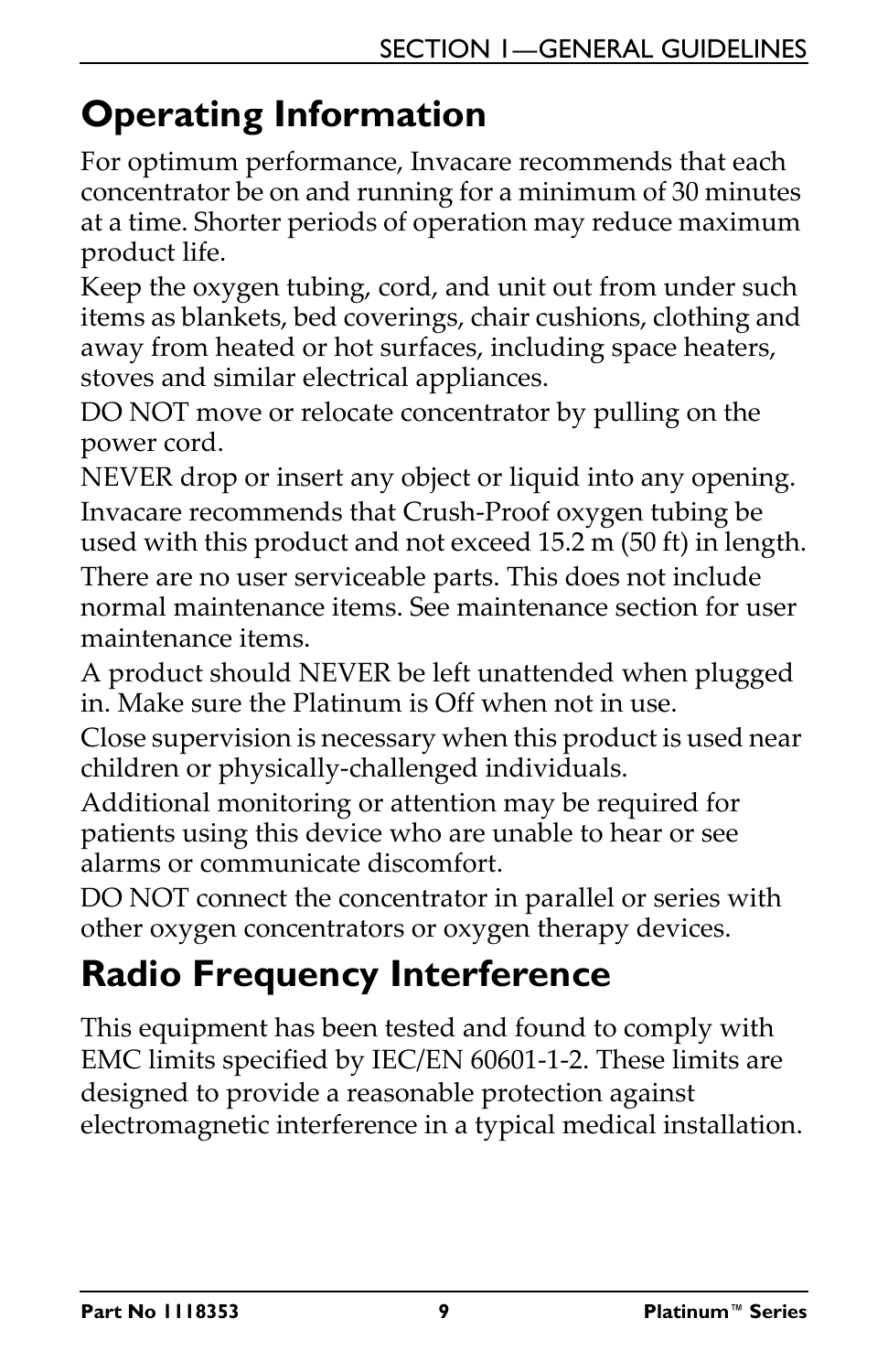#### SECTION 1—GENERAL GUIDELINES

Other devices may experience interference from even the low levels of electromagnetic emissions permitted by the above standards. To determine if the emissions from the Platinum is causing the interference, turn the Platinum Off. If the interference with the other device(s) stops, then the Platinum is causing the interference. In such rare cases, interference may be reduced or corrected by one of the following measures:

• Reposition, relocate, or increase the separation between the equipment.

Connect the equipment into an outlet on a circuit different from that to which the other device(s) is connected.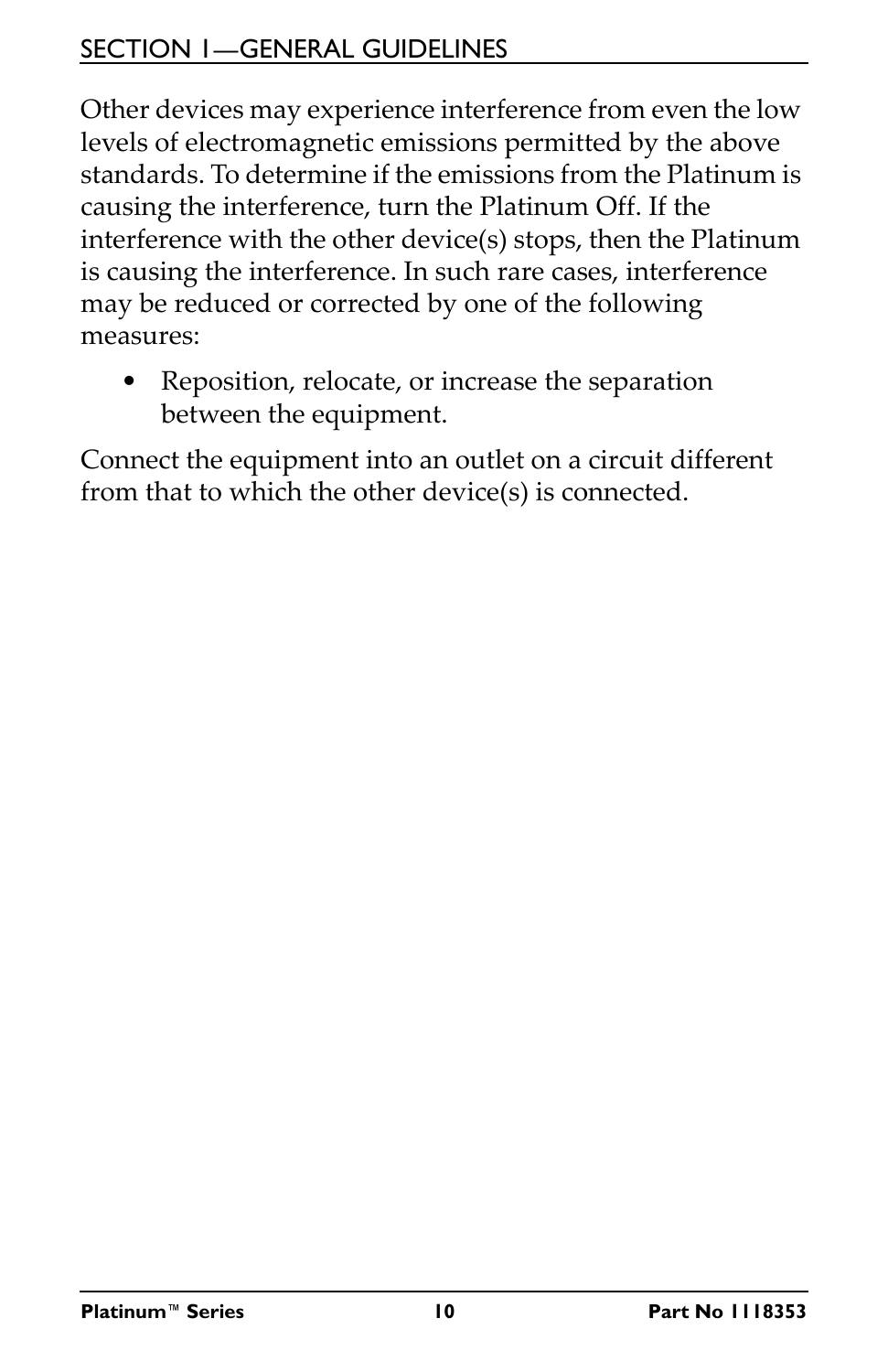# <span id="page-10-0"></span>**SECTION 2—FEATURES**

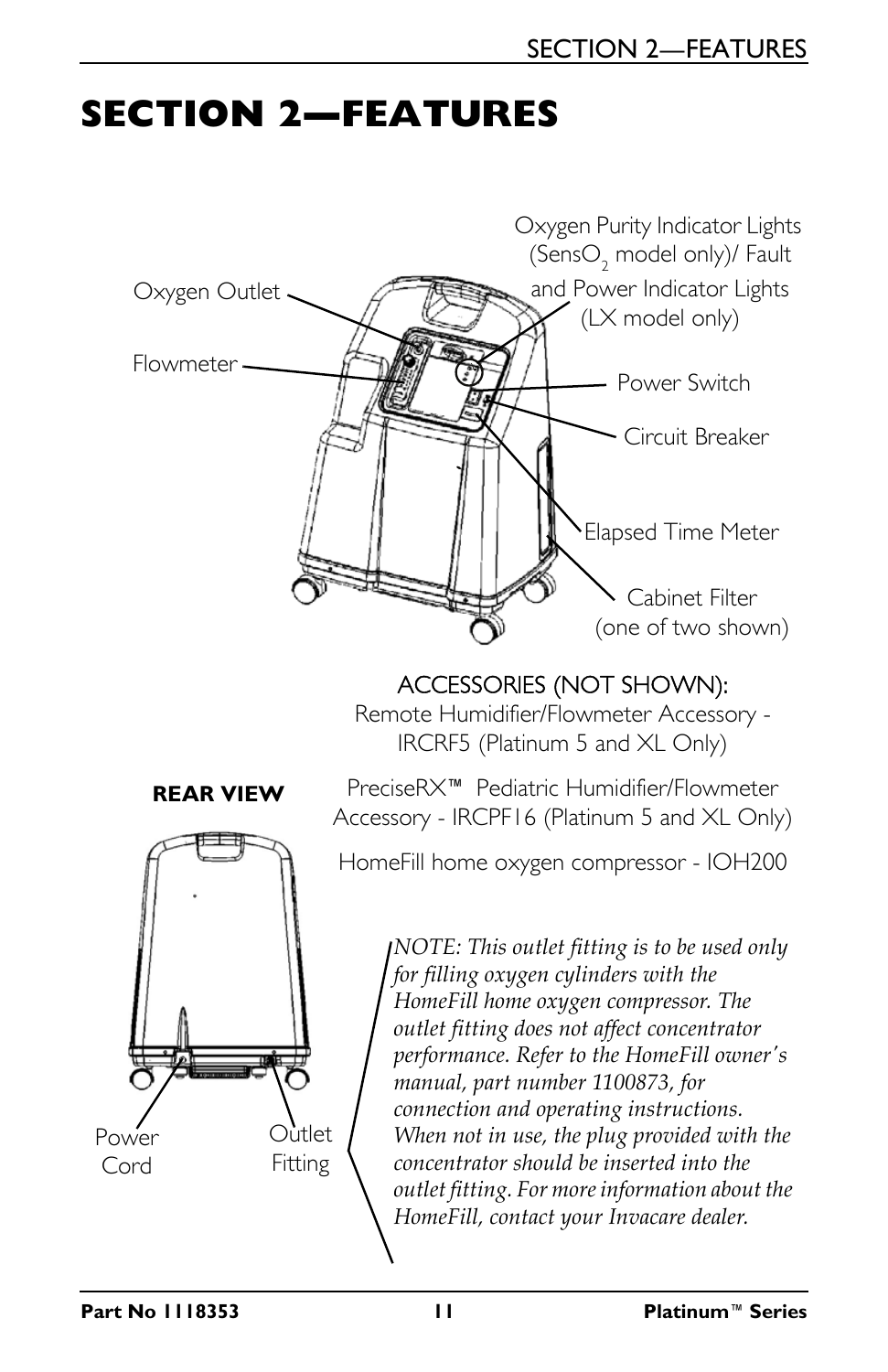# <span id="page-11-0"></span>**SECTION 3—HANDLING**

The concentrator should ALWAYS be kept in the upright position to prevent cabinet damage while being transported.

If the concentrator is to be reshipped by common carrier, additional cartons are available from Invacare.

# <span id="page-11-1"></span>**Unpacking**

*NOTE: For this procedure, refer to [FIGURE](#page-11-4) 3.1.*

- 1. Check for any obvious damage to the carton or its contents. If damage is evident, notify the carrier, or your local dealer.
- 2. Remove all loose packing from the carton.
- 3. Carefully remove all the components from the



carton. **FIGURE 3.1** [Unpacking](#page-11-1)

<span id="page-11-4"></span>*NOTE: Unless the oxygen concentrator is to be used immediately, retain containers and packing materials for storage until use of the concentrator is required.*

# <span id="page-11-2"></span>**Inspection**

Inspect/examine exterior of the oxygen concentrator for nicks, dents, scratches or other damages. Inspect all components.

# <span id="page-11-3"></span>**Storage**

- 1. Store the repackaged oxygen concentrator in a dry area.
- 2. DO NOT place objects on top of repackaged concentrator.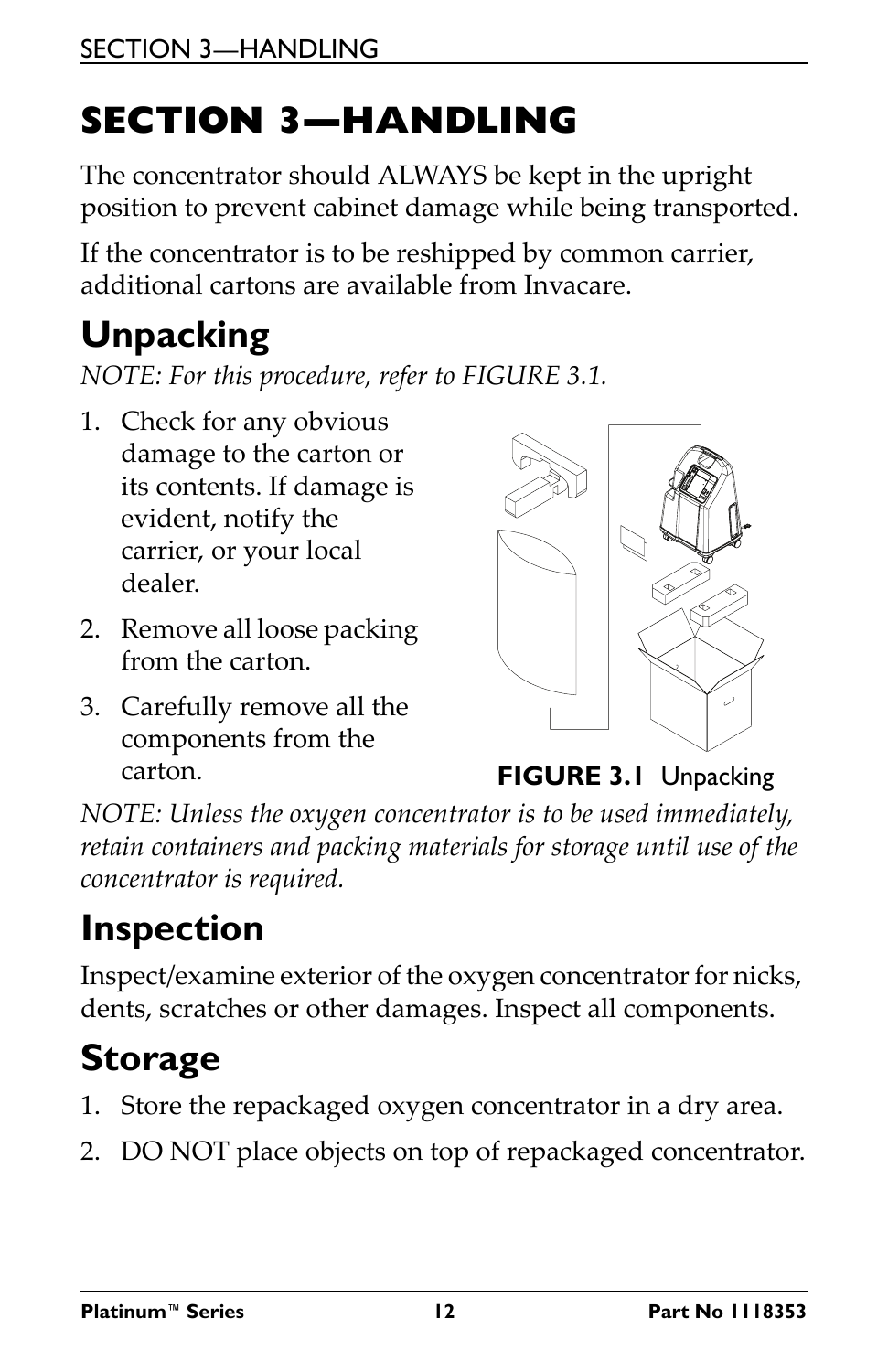## <span id="page-12-0"></span>**SECTION 4—TYPICAL PRODUCT PARAMETERS**

| <b>Electrical Requirements:</b>                | 120 VAC ± 10% (132 VAC/108 VAC), 60<br>Hz                                                                                                                                                              |  |
|------------------------------------------------|--------------------------------------------------------------------------------------------------------------------------------------------------------------------------------------------------------|--|
| Rated Current Input:                           | Platinum 5 and XL: 4.3 A                                                                                                                                                                               |  |
|                                                | Platinum $10: 4.7 A$                                                                                                                                                                                   |  |
| Sound Level:                                   | Platinum 5 and XL: 50 dB Average                                                                                                                                                                       |  |
|                                                | Platinum 10: 58 dB Average                                                                                                                                                                             |  |
| Altitude:                                      | Platinum 5 and XL - Up to 6,000 ft (1828<br>meters) above sea level without degradation<br>of concentration levels. From 6,000 ft (1828)<br>meters) to 13,129 ft (4000 meters) below<br>90% efficiency |  |
|                                                | Platinum 10 - Up to 4,000 ft (1230 meters)<br>above sea level without degradation of con-<br>centration levels. From 4,000 ft (1230<br>meters) to 13,129 ft (4000 meters) below<br>90% efficiency      |  |
| *Oxygen Output<br><b>Concentration Levels:</b> | All 5LXO2/5LX models 87% to 95.6% for<br>flows ranging 0.5 to 5 L/min and all<br>10LXO2/10LX models 87% to 95.6% for<br>flows ranging 2 L to 10 L/min                                                  |  |
| Maximum Outlet Pressure:                       | Platinum 5 and $XL: 5$ psi $± 0.5$ psi (34.5 kPa<br>± 3.45 kPa)                                                                                                                                        |  |
|                                                | Platinum 10: 9 psi ± 0.5 psi (62.0 kPa ± 3.45<br>kPa)                                                                                                                                                  |  |

*\*NOTE: Stated concentration levels achieved after initial warm‐up period (approximately 30 minutes).*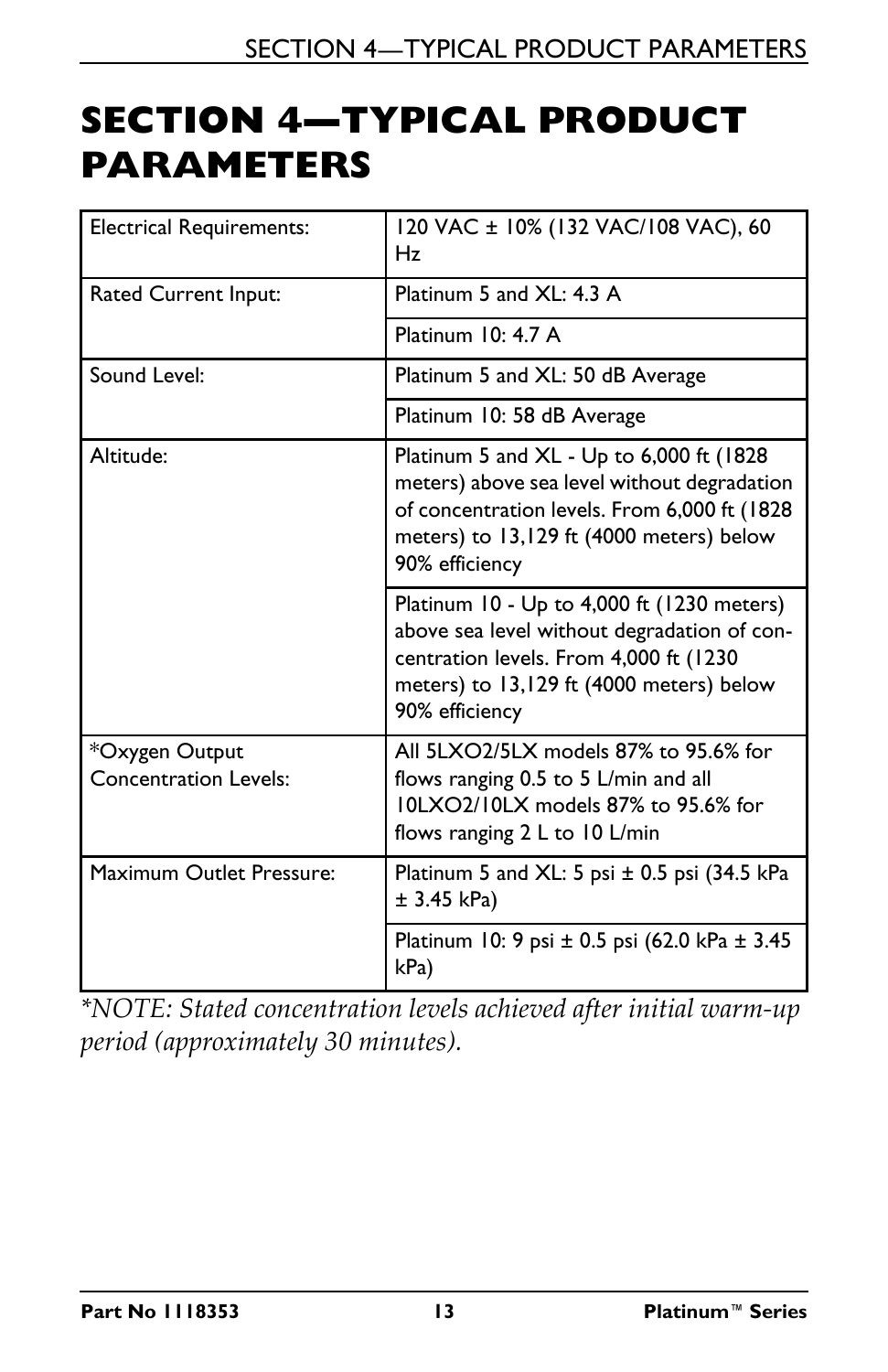#### SECTION 4—TYPICAL PRODUCT PARAMETERS

| Flow Range:                                                                         | Platinum 5 and XL - 0.5 to 5 L/min For<br>flowrates less than 1 L/min, we recommend<br>the use of the Invacare Pediatric Flowmeter<br><b>IRCPF16 Accessory.</b>                                                                                                                                    |
|-------------------------------------------------------------------------------------|----------------------------------------------------------------------------------------------------------------------------------------------------------------------------------------------------------------------------------------------------------------------------------------------------|
|                                                                                     | Platinum 10 - 2 L/min to 10 L/min                                                                                                                                                                                                                                                                  |
| Low Flow Alarm:                                                                     | Platinum 5 - 0 L/min to 0.5 L/min,<br>Platinum 10 - 0 L/min to 1 L/min<br>Rapid Audible Alarm Beeping (No<br><b>Accessories Connected)</b>                                                                                                                                                         |
| Average Power<br>Consumption:                                                       | Platinum 5 and XL: 400W<br>Platinum 10: 585W                                                                                                                                                                                                                                                       |
| <b>Pressure Relief Mechanism</b><br>Operational at:                                 | 35 psi ± 3.5 psi (241 kPa ± 24.1 kPa)                                                                                                                                                                                                                                                              |
| Change in maximum recom-<br>mended flow when back pres-<br>sure of 7kPa is applied: | $0.7$ L/min                                                                                                                                                                                                                                                                                        |
| Filters:                                                                            | Cabinet (2), Outlet HEPA and Compressor<br>Inlet.                                                                                                                                                                                                                                                  |
| Safety System:                                                                      | Current overload or line surge shutdown.<br>High temperature compressor shutdown.<br>High Pressure Alarm w/compressor shut-<br>down. Low Pressure Alarm w/compressor<br>shutdown. Battery Free Power Loss Alarm.<br>SensO <sub>2</sub> Oxygen System (SensO <sub>2</sub> Model)<br>Low Flow Alarm. |
| Width:                                                                              | 18 3/8 in $\pm$ 3/8 in (46.7 cm $\pm$ 1 cm)                                                                                                                                                                                                                                                        |
| Height:                                                                             | 26 3/8 in $\pm$ 3/8 in (67.0 cm $\pm$ 1 cm)                                                                                                                                                                                                                                                        |
| Depth:                                                                              | 14 3/8 in $\pm$ 3/8 in (36.5 cm $\pm$ 1 cm)                                                                                                                                                                                                                                                        |
| Weight:                                                                             | Platinum 5 and XL: 52 lbs $\pm$ 2 lbs (23.6 kg $\pm$<br>$l$ kg)                                                                                                                                                                                                                                    |
|                                                                                     | Platinum 10: 53 lbs $\pm$ 2 lbs (24.0 kg $\pm$ 1 kg)                                                                                                                                                                                                                                               |
| Shipping Weight:                                                                    | Platinum 5 and XL: 58 lbs $\pm$ 2 lbs (26.3 kg $\pm$<br>$\vert$ kg)                                                                                                                                                                                                                                |
|                                                                                     | Platinum 10: 60 lbs $\pm$ 2 lbs (27.2 kg $\pm$ 1 kg)                                                                                                                                                                                                                                               |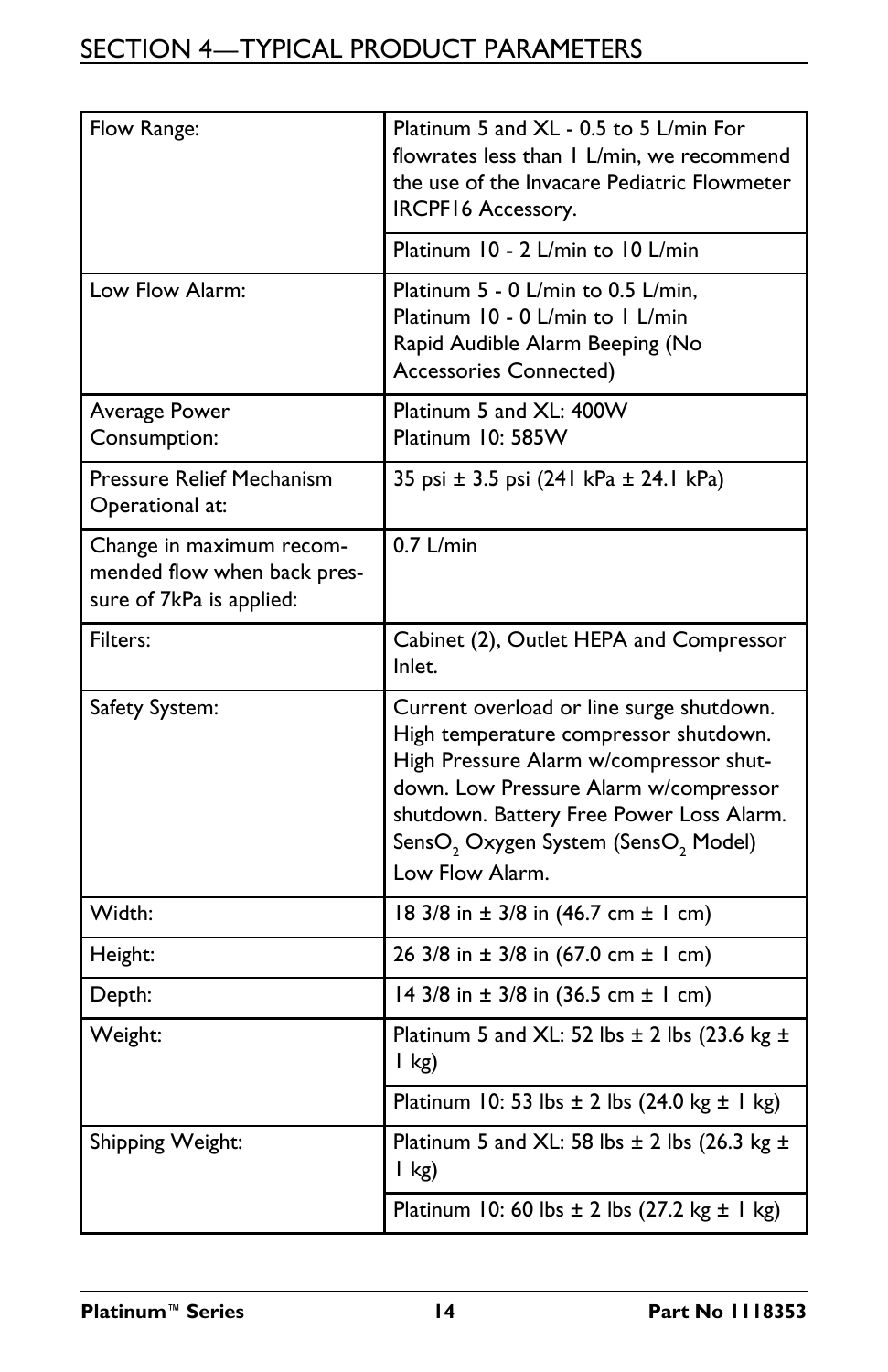| <b>Operating Ambient</b><br>Temperature:                | 50°F - 95°F (10°C - 35°C) at 20-60% relative<br>humidity                                                                                                                                |
|---------------------------------------------------------|-----------------------------------------------------------------------------------------------------------------------------------------------------------------------------------------|
| Exhaust:                                                | Platinum 5 and XL: Less than Ambient<br>+ 35°F (+19°C).                                                                                                                                 |
|                                                         | Platinum 10: Less than Ambient + 45°F<br>$(+25^{\circ}C)$                                                                                                                               |
| Oxygen Output Temperature:                              | Platinum 5 and XL: Less than Ambient + 4°F<br>$(+2°C)$                                                                                                                                  |
|                                                         | Platinum 10: Less than Ambient + 8°F<br>$(+4.4^{\circ}C)$                                                                                                                               |
| Cabinet:                                                | Impact Resistant flame-retardant plastic cab-<br>inet that conforms to UL 94-V0                                                                                                         |
| Regulatory Listing:                                     | Double Insulated Product ETL certified<br>complying with UL 1097 ETL certified to<br>CSA C22.2 No. 68                                                                                   |
| Electrical:                                             | No extension cords.                                                                                                                                                                     |
| Placement:                                              | No closer than three inches from any wall,<br>furniture, draperies, or similar surfaces.                                                                                                |
| Tubing:                                                 | 7 ft cannula with a maximum 50 ft of<br>Crush-Proof Tubing (DO NOT pinch).<br>Platinum 10: Recommended use up to 50 ft<br>high flow tubing with high flow cannula at all<br>flow rates. |
| Relative Humidity:                                      | 20 to 60%                                                                                                                                                                               |
| Time of Operation:                                      | Up to 24 hours per day.                                                                                                                                                                 |
| Recommended Storage and<br><b>Shipping Temperature:</b> | -20°F to 150°F (-29°C to 65°C), at 15-95%<br>relative humidity                                                                                                                          |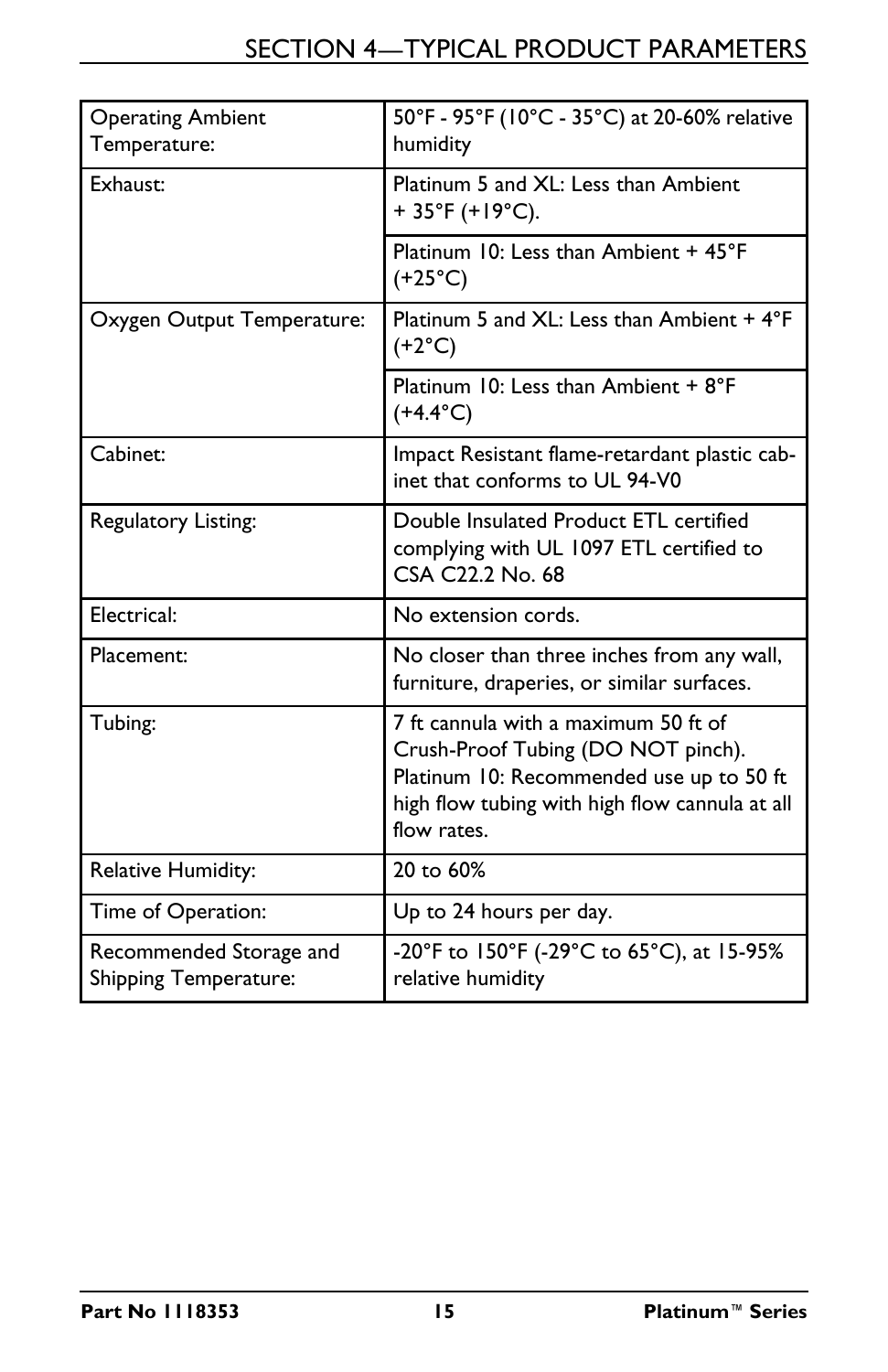# <span id="page-15-0"></span>**SECTION 5—OPERATING INSTRUCTIONS**

# <span id="page-15-1"></span>**Introduction**

Your oxygen concentrator is intended for individual use indoors. It is an electronically operated device that separates oxygen from room air.It provides high concentration of oxygen directly to you through a nasal cannula. Clinical studies have documented that oxygen concentrators are therapeutically equivalent to other types of oxygen delivery systems.

Your provider will show you how to use your oxygen concentrator. He/She should be contacted with any questions or problems regarding your oxygen concentrator. This owner's manual will tell you about your concentrator and will serve as a reference as you use your concentrator.

# <span id="page-15-2"></span>**Select a Location**

### - **WARNING**

NEVER block the air openings of the product or place it on a soft surface, such as a bed or couch, where the air opening may be blocked. Keep the openings free from lint, hair and the like. Keep unit at least 3 inches away from walls, draperies, furniture, and the like.

You may select a room where using your oxygen concentrator would be most convenient. Your concentrator can be easily rolled from room to room on its casters.

The air intake of the unit should be located in a well ventilated area to avoid airborne pollutants and/or fumes. DO NOT place in a closet.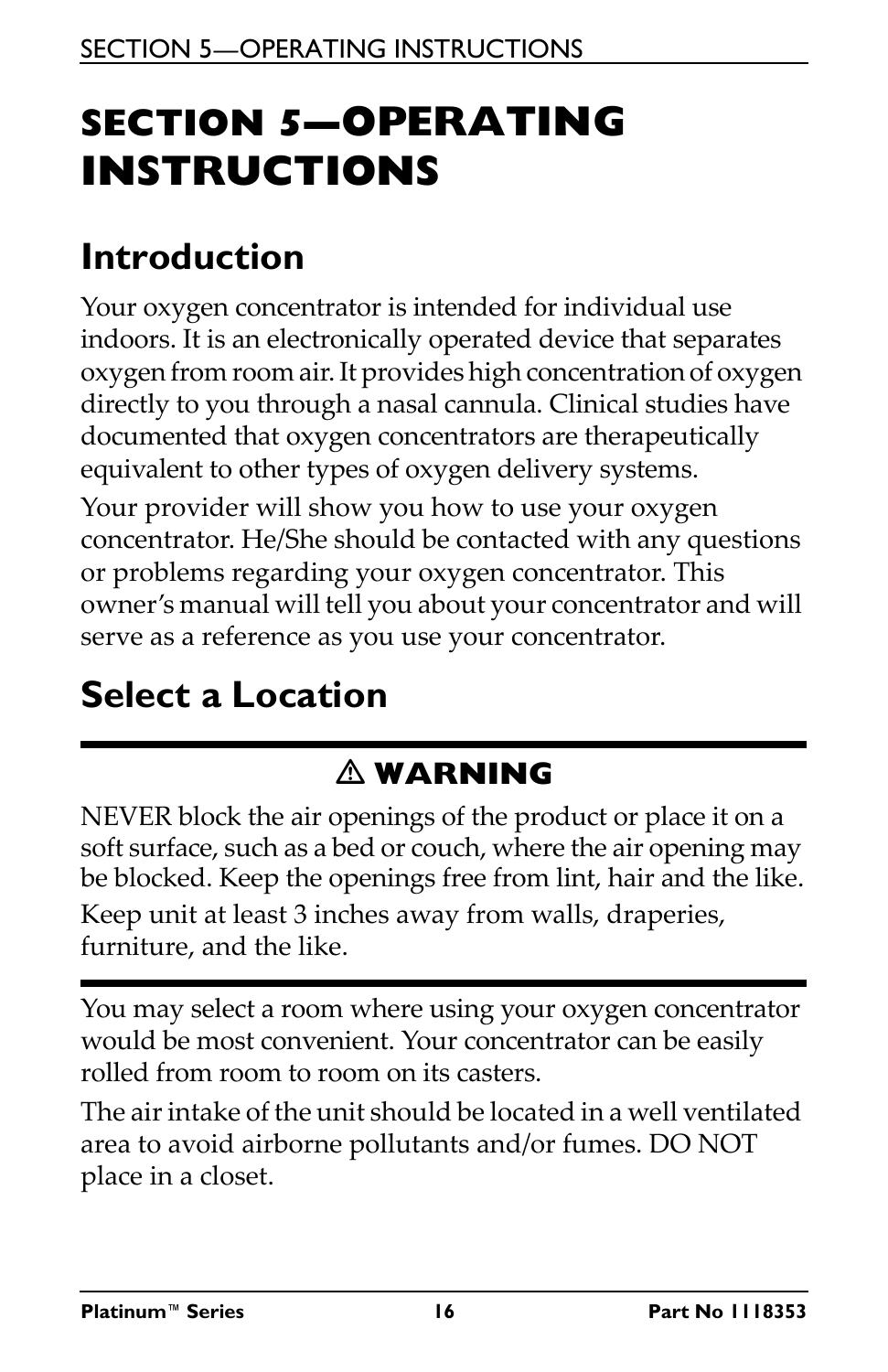# <span id="page-16-0"></span>**Set-Up**

### <span id="page-16-1"></span>**Plug in Power Cord**

Plug in power cord to an electrical outlet.

### - **POLARIZED PLUG WARNING**

As a safety feature, this appliance may have a polarized plug (one blade is wider than the other). This plug will fit in a polarized outlet only one way. If the plug does not fit fully in the outlet, reverse the plug. If it still does not fit, contact a qualified electrician. DO NOT attempt to defeat this safety feature.

#### <span id="page-16-2"></span>**Connect Humidifier (If So Prescribed)**

## - **WARNING**

DO NOT overfill humidifier.

DO NOT reverse the oxygen input and output connections. Water from the humidifier bottle will travel through the cannula back to the patient.

*NOTE: For this procedure, refer to [FIGURE](#page-16-3) 5.1, [FIGURE](#page-17-0) 5.2 and [FIGURE](#page-17-1) 5.3 on page 18 and [FIGURE](#page-18-1) 5.4 on page 19.*

*NOTE: For Platinum 5, XL ‐ recommended humidifiers are: Invacare 3260, 003‐40, or 006‐40. For Platinum 10, recommended humidifiers are high flow: 7900‐10, 7900‐25.*

- 1. Remove cap and fill humidifier bottle with distilled water to the level indicated by the manufacturer.
- 2. Replace the humidifier cap and securely tighten.



**FIGURE 5.1** Filling the Humidifier

<span id="page-16-3"></span>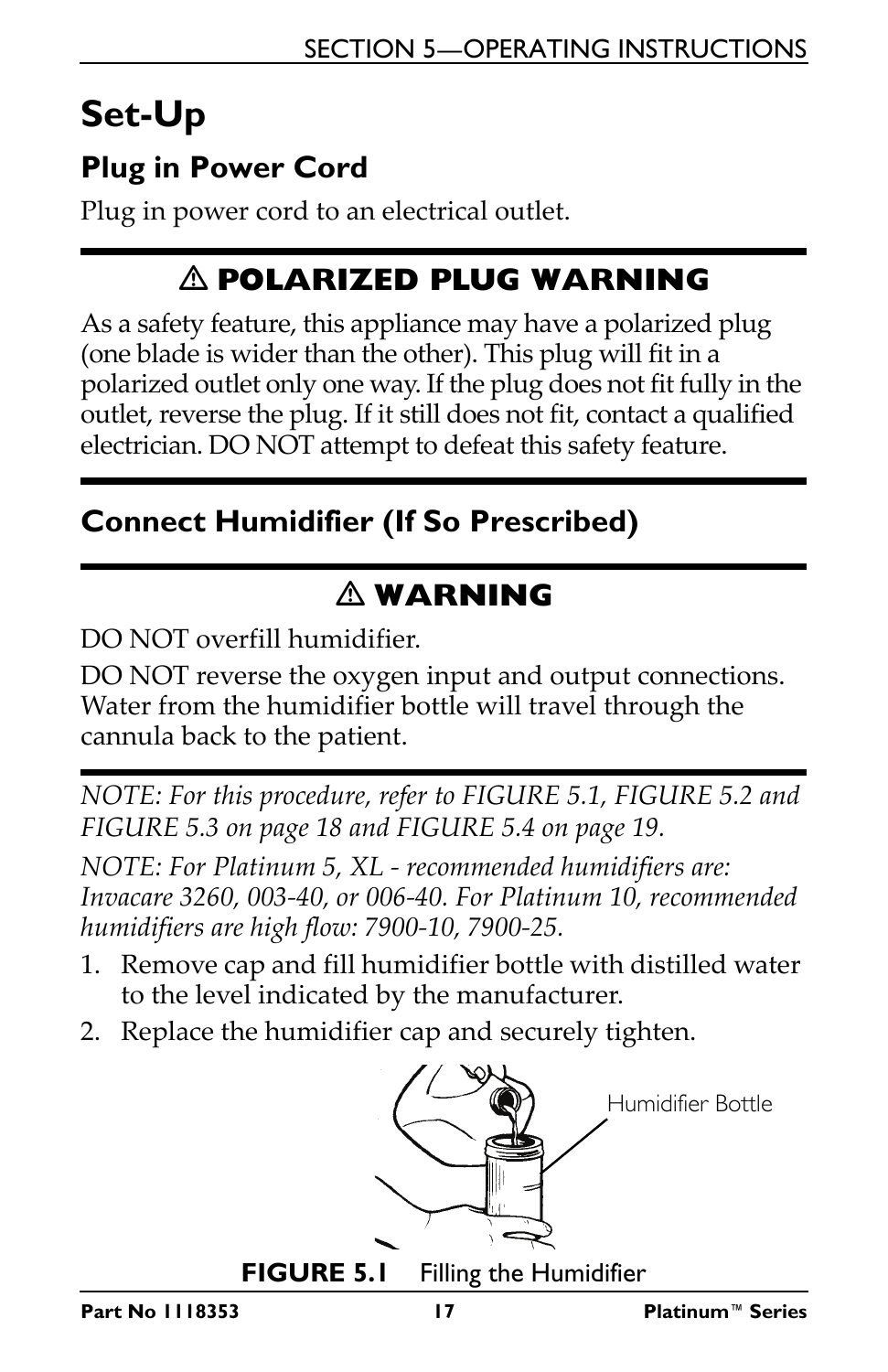#### SECTION 5—OPERATING INSTRUCTIONS



**FIGURE 5.2** Humidifier Compartment

- <span id="page-17-0"></span>3. Remove the filter access door located on the side of the concentrator. Insert a flathead screwdriver in the plate groove on the top edge of the filter access door and gently pry the filter access door open. Refer to [Detail](#page-17-2) "A" in [FIGURE](#page-17-1) 5.3.
- 4. The humidifier adapter is next to the inlet filter. Pull up and remove the humidifier bottle adapter. Refer to [Detail](#page-17-3) ["B"](#page-17-3) in [FIGURE](#page-17-1) 5.3.
- 5. Attach it to the humidifier by turning the wing nut on the humidifier bottle counterclockwise until it is securely fastened. Refer to [Detail](#page-17-4) "C" in [FIGURE](#page-17-1) 5.3.
- 6. Place the humidifier bottle in the humidifier compartment.

<span id="page-17-3"></span><span id="page-17-2"></span>

<span id="page-17-4"></span><span id="page-17-1"></span>**FIGURE 5.3** Attaching the Humidifier Bottle Adapter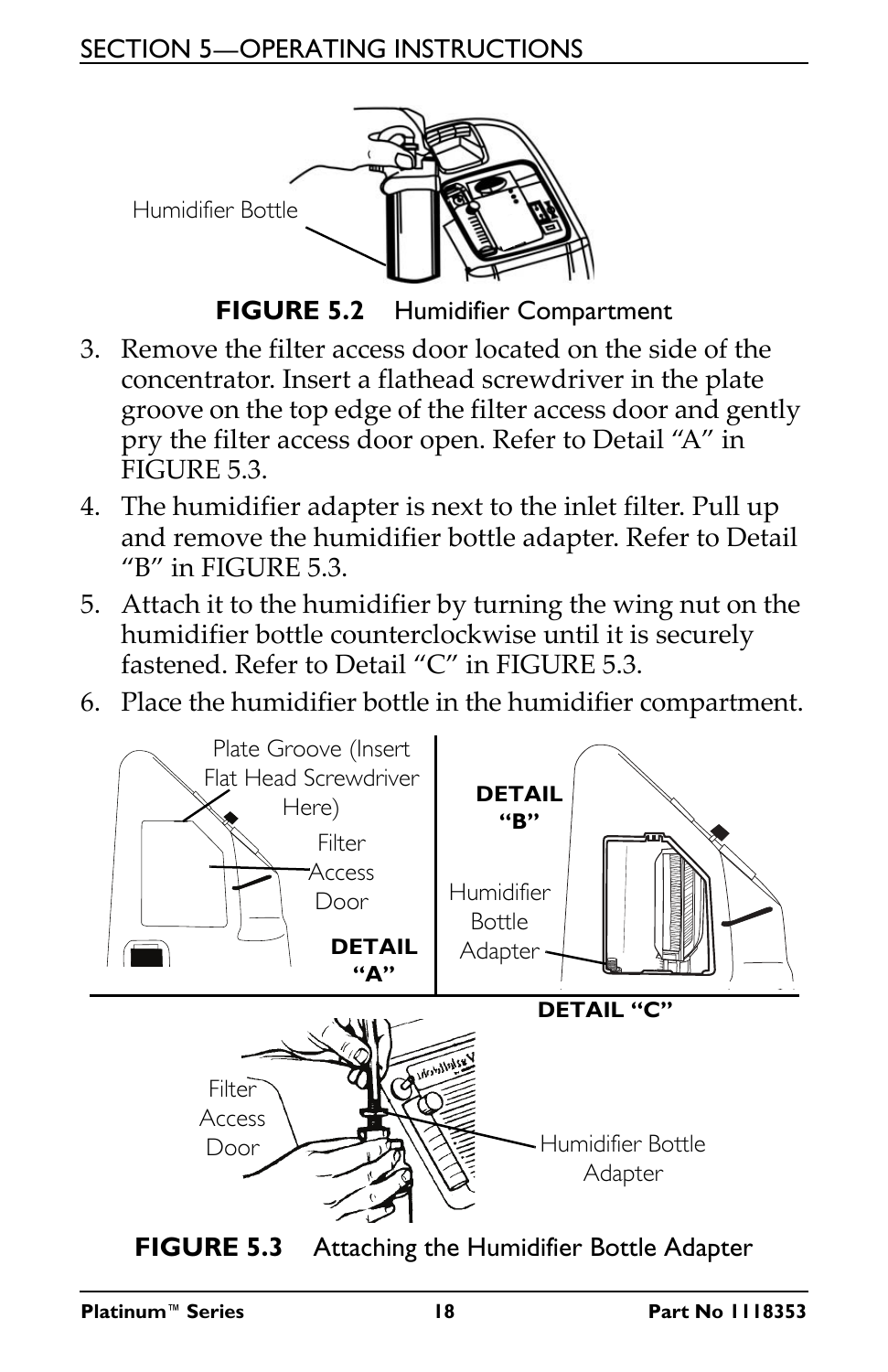- 7. Attach oxygen tubing from the humidifier bottle to oxygen outlet connector on the oxygen concentrator [\(FIGURE](#page-18-1) 5.4).
- 8. Attach the cannula/patient supply tubing to the humidifier bottle outlet [\(FIGURE](#page-18-1) 5.4).
- 9. After assembly, ensure that oxygen is flowing through the cannula.



**FIGURE 5.4** Attaching the Oxygen Tubing

# <span id="page-18-1"></span><span id="page-18-0"></span>**Power Switch**

*NOTE: For this procedure, refer to [FIGURE](#page-18-2) 5.5 on page 19.*

1. Press power switch to on position. All the panel lights and the audible alarm will come on for one second, indicating that the unit is functioning properly. After one second, only the GREEN system ok/power light will stay on.



<span id="page-18-2"></span>**FIGURE 5.5** [Power Switch](#page-18-0)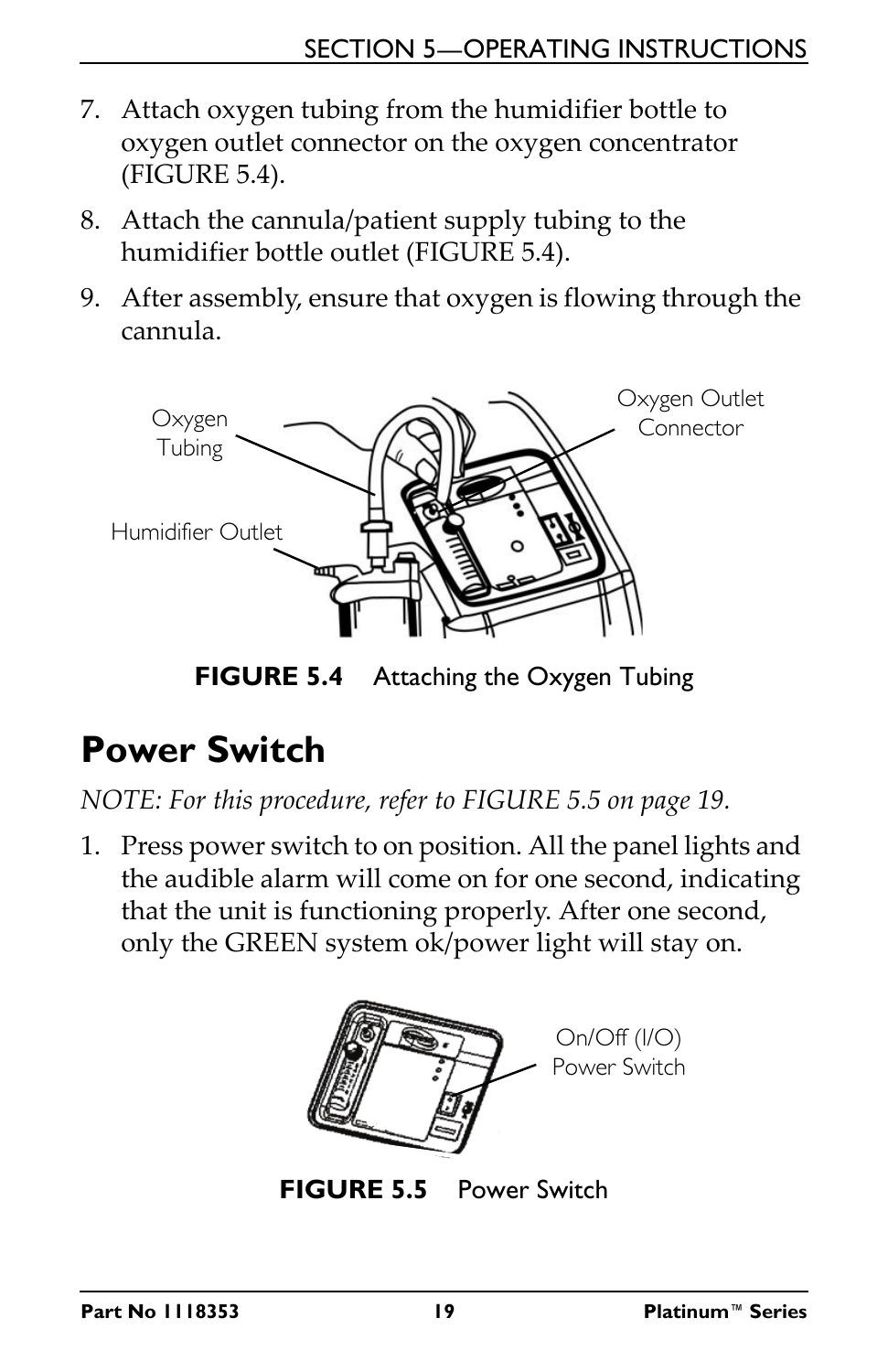### <span id="page-19-0"></span>**Flowrate**

*NOTE: For this procedure, refer to [FIGURE](#page-19-1) 5.6 on page 20.*

1. Turn the flowrate knob to the setting prescribed by your physician or therapist.

### **CAUTION**

Never set the flow greater than 5 L/min on the IRC5. Never set the flow greater than 10L/min on the IRC10.

### - **WARNING**

DO NOT change the L/min setting on the flowmeter unless a change has been prescribed by your physician or therapist.

*NOTE: To properly read theflowmeter, locatethe prescribed flowrate line on the flowmeter. Next, turn the flow knob until the ball rises to the line. Now, center the ball on the L/min. line prescribed.*

2. If the flowrate on the flowmeter ever falls below 0.5 L/min for Platinum 5 (1 L/min for Platinum 10) for more than about one minute, the LOW FLOW alarm will be triggered. This is a rapid beeping of the audible alarm. Check your tubing or accessories for blocked or kinked tubing or a defective humidifier bottle. After rated flow is restored, more than 0.5 L/min for Platinum 5 (1 L/min for Platinum 10), the LOW FLOW audible alarm will go off.

*NOTE: The use of some accessories such as the pediatric flowstand and the HomeFill compressor will deactivate the Low Flow Alarm.*

<span id="page-19-1"></span>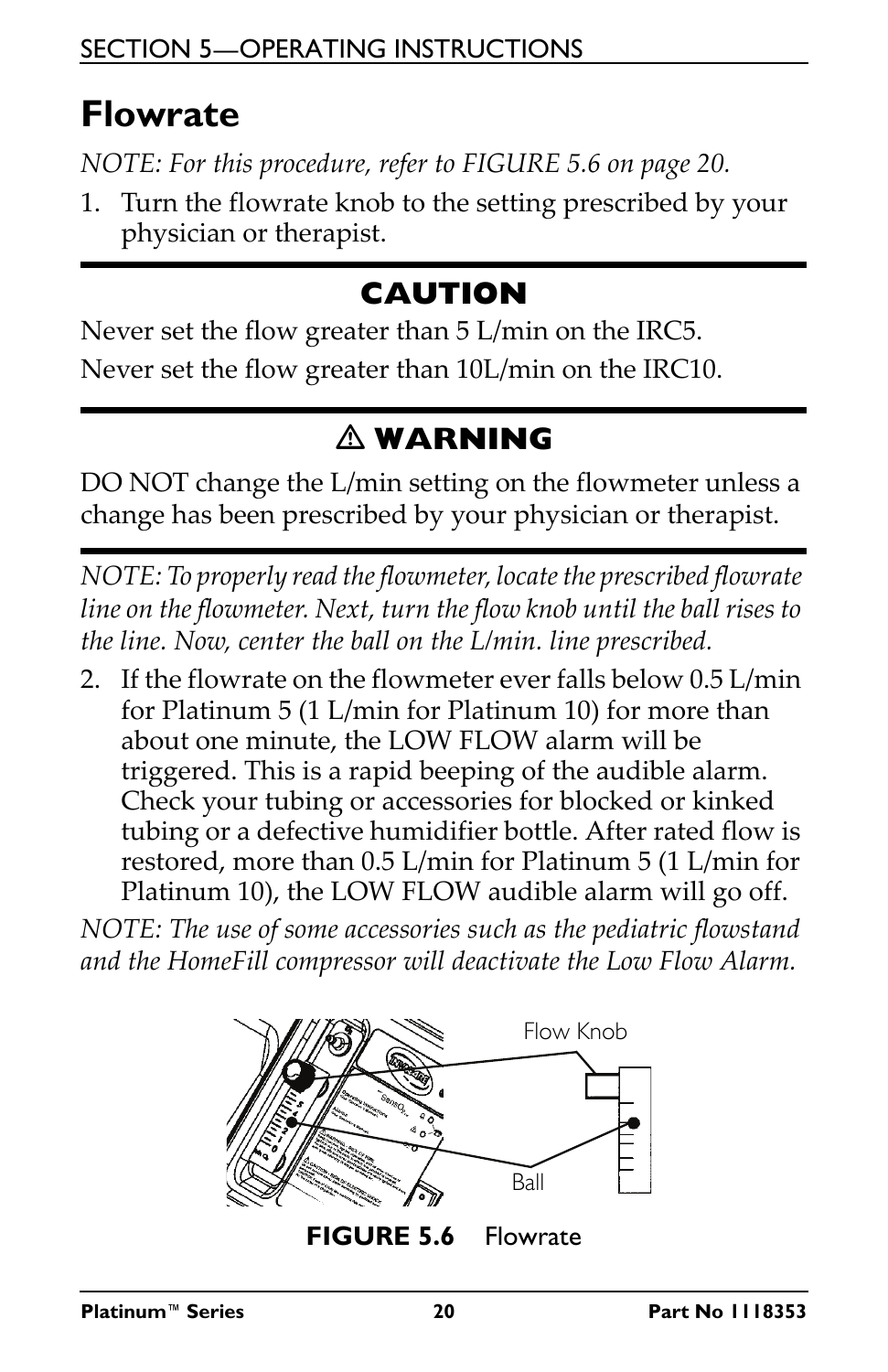# <span id="page-20-0"></span>Front Panel Indicators - Units with SensO<sub>2</sub>

*NOTE: For this procedure, refer to [FIGURE](#page-20-2) 5.7.*

The SensO<sub>2</sub> feature monitors the purity of oxygen generated by the oxygen concentrator. If purity falls below factory preset standards, indicator lights on the control panel will illuminate.



<span id="page-20-2"></span>

### <span id="page-20-1"></span>**Initial Startup of the Concentrator**

*NOTE: Concentrator may be used during the initial start warm‐up time* (approximately 30 *min.*) *while waiting* for the O<sub>2</sub> purity to *reach maximum.*

| LABEL<br><b>SYMBOL</b> | O, PURITY                                               | <b>INDICATOR LIGHTS</b><br>(LED)                                                                                                                                               |
|------------------------|---------------------------------------------------------|--------------------------------------------------------------------------------------------------------------------------------------------------------------------------------|
| J2                     | SYSTEM OKAY<br>$O2$ over 85% ( $\pm$ 2%)                | <b>GREEN</b> Indicator Light                                                                                                                                                   |
|                        | $O_2$ Between 73% ( $\pm$ 3%)<br>to 85% (±2%)           | YELLOW Indicator light<br>A. YELLOW Solid<br>B. YELLOW Flashing Sensor Failure<br>Call a qualified technician. Have a<br>back-up supply of oxygen ready.                       |
|                        | <b>SYSTEM FAILURE</b><br>O <sub>2</sub> Below 73% (±3%) | RED Indicator Light<br>Continuous Audible Alarm<br>Sieve-GARD Compressor Shut-<br>down. Call a qualified technician.<br>Switch to a back-up supply of oxy-<br>gen immediately. |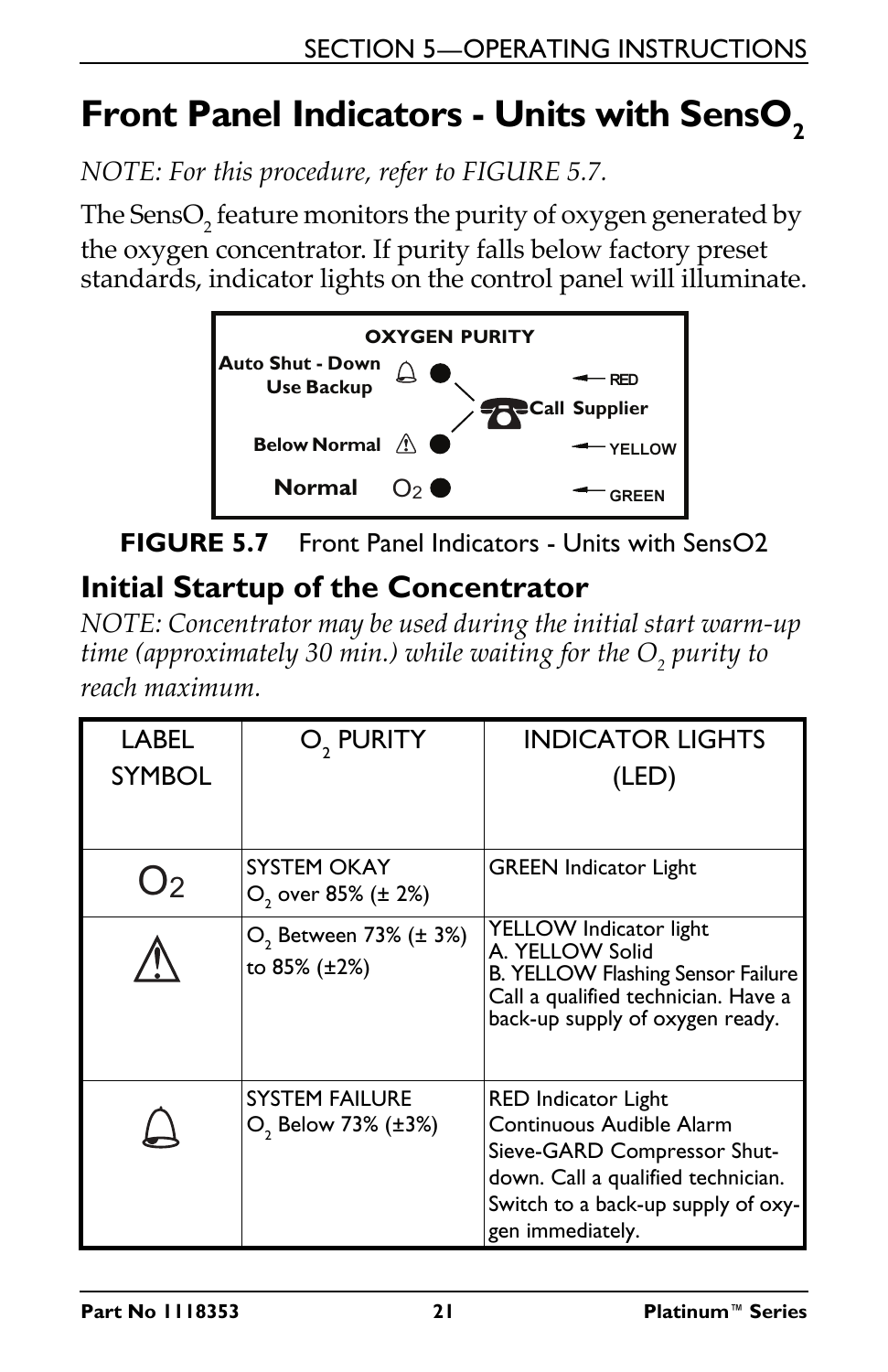# <span id="page-21-0"></span>**Front Panel Indicators - Units without**  SensO<sub>2</sub>

*NOTE: For this procedure, refer to [FIGURE](#page-21-2) 5.8.*



#### <span id="page-21-2"></span>**FIGURE 5.8** [Front Panel Indicators - Units without SensO2](#page-21-0)

#### <span id="page-21-1"></span>**Initial Startup of the Concentrator**

*NOTE: Concentrator may be used during the initial start warm‐up time* (approximately 30 min). O<sub>2</sub> purity will build to a maximum *during this period.*

| <b>LABEL</b><br><b>SYMBOL</b> | <b>STATUS</b>         | <b>INDICATOR LIGHTS</b><br>(LED)                                                                                                                                                          |
|-------------------------------|-----------------------|-------------------------------------------------------------------------------------------------------------------------------------------------------------------------------------------|
| <b>I/O</b>                    | <b>SYSTEM OKAY</b>    | <b>GREEN</b> Indicator Light                                                                                                                                                              |
|                               | <b>SYSTEM FAILURE</b> | RED Indicator light<br>Continuous Audible Alarm<br>Sieve-GARD <sup>™</sup> Compressor<br>Shutdown<br>Call a qualified technician. Switch<br>to a back-up supply of oxygen<br>immediately. |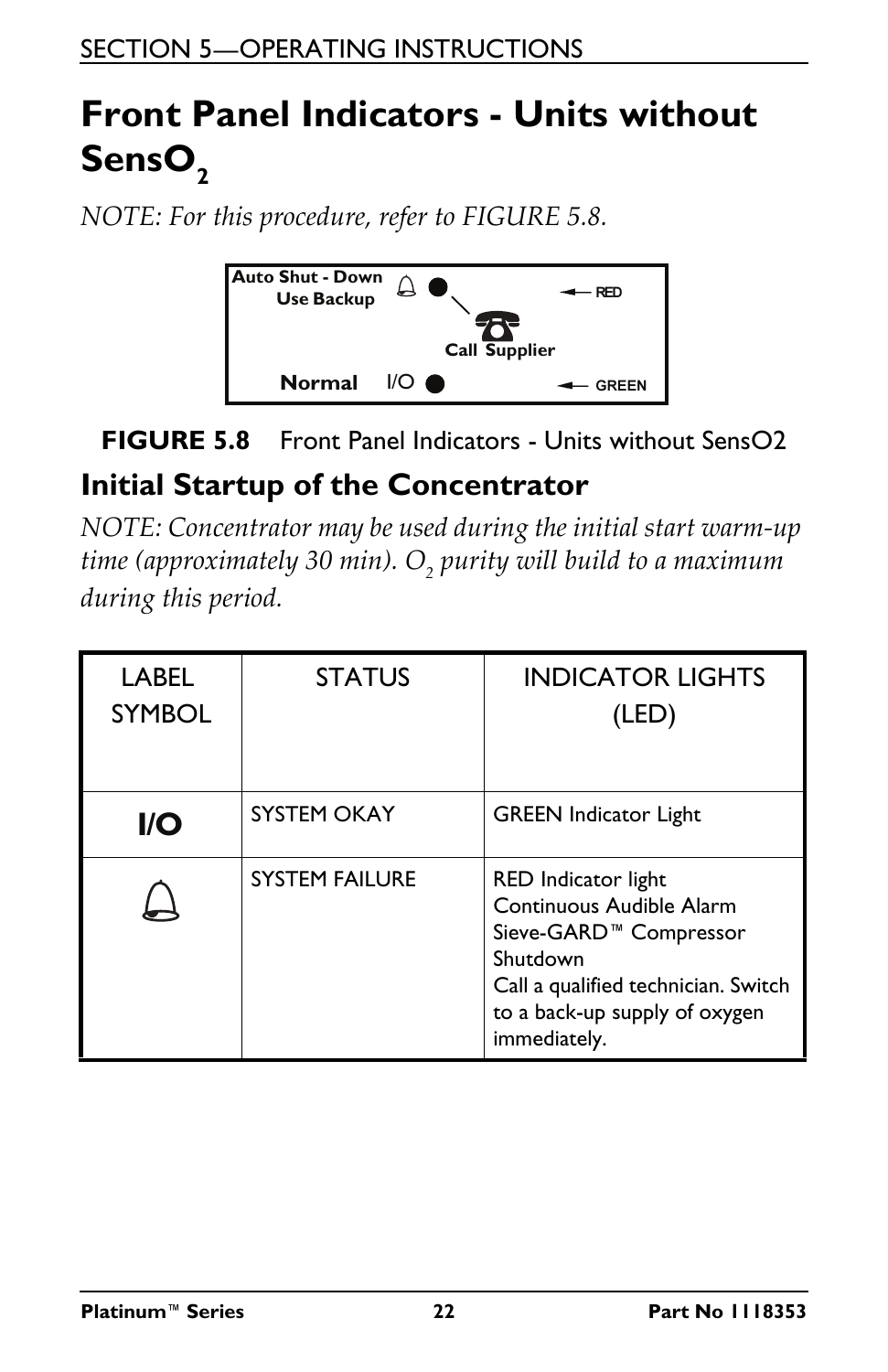# <span id="page-22-0"></span>**SECTION 6—MAINTENANCE**

### - **WARNING**

The Invacare concentrators are specifically designed to minimize routine preventive maintenance. Only qualified personnel should perform preventive maintenance on the concentrator.

Power should be disconnected before beginning preventive maintenance on the Invacare concentrator.

*NOTE: At a minimum, preventive maintenance MUST be performed according to the maintenancerecord guidelines. In places with high dust orsoot levels, maintenance may need to be performed more often. Refer to Preventive [Maintenance](#page-24-0) Record on page 25.*

### <span id="page-22-1"></span>**Routine Maintenance**

*NOTE: The following routine maintenance should be performed more frequently. See recommended intervals in each section and preventive maintenance record.*

### <span id="page-22-2"></span>**Cleaning the Cabinet Filter**

### **CAUTION**

DO NOT operate the concentrator without the filter installed.

*NOTE: For this procedure, refer to [FIGURE](#page-23-2) 6.1 on page 24.*

*NOTE: There are two cabinet filters one located on each side of the cabinet.*

1. Remove each filter and clean at least once a week depending on environmental conditions.

*NOTE: Environmental conditions that may require more frequent cleaning of the filters include but are not limited to: high dust, smoking, air pollutants, etc.*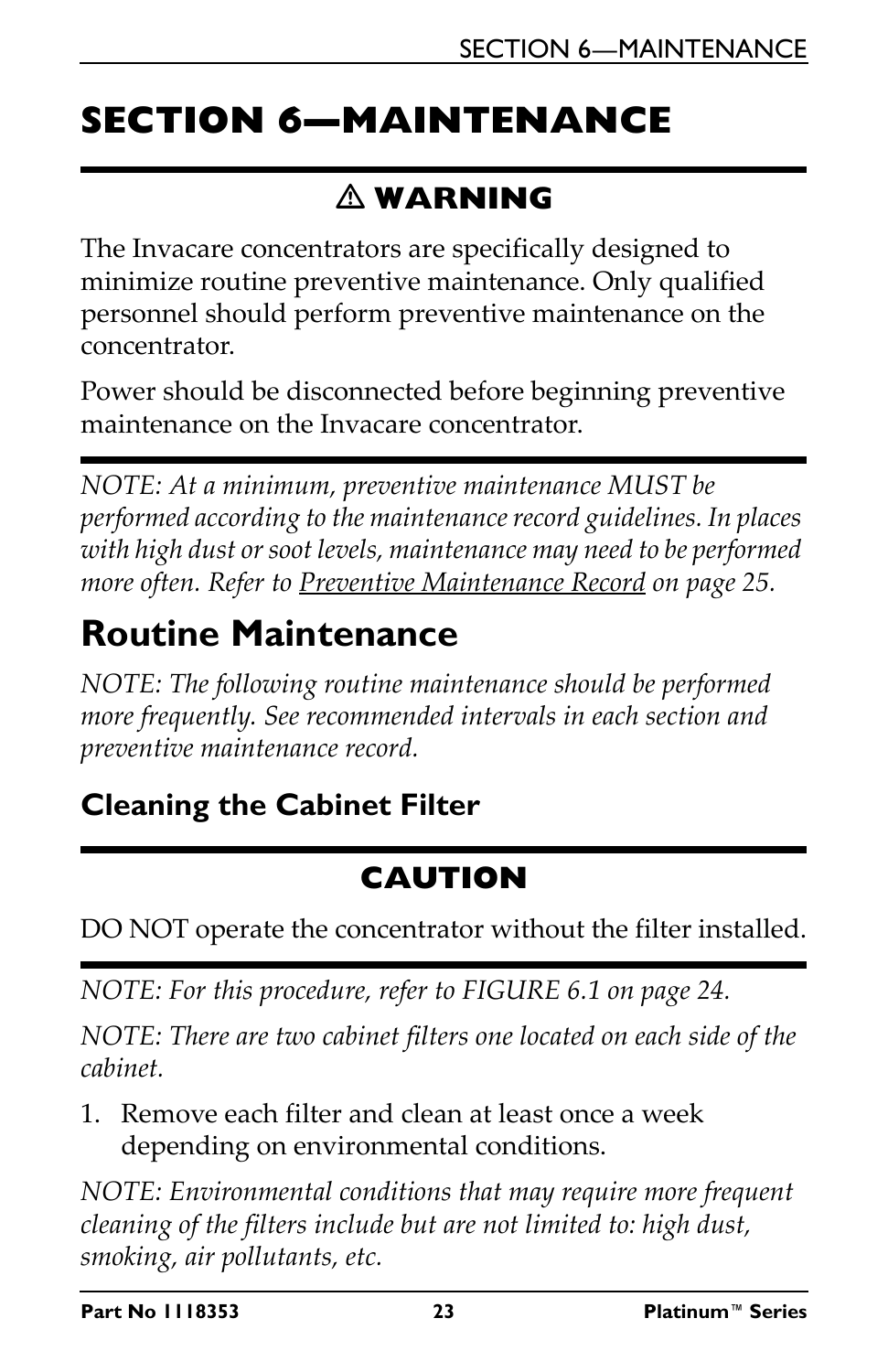#### SECTION 6—MAINTENANCE

- 2. Clean the cabinet filters with a vacuum cleaner or wash in warm soapy water and rinse thoroughly.
- 3. Dry the filters thoroughly before reinstallation.



**FIGURE 6.1** [Cleaning the Cabinet Filter](#page-22-2)

### <span id="page-23-2"></span><span id="page-23-0"></span>**Cleaning the Cabinet**

### - **WARNING**

UNPLUG the concentrator when cleaning. To avoid electrical shock, DO NOT remove cabinet.

Clean the cabinet with a mild household cleaner and non‐abrasive cloth or sponge.

### <span id="page-23-1"></span>**Cleaning the Humidifier**

*NOTE: To clean the oxygen humidifier, follow the instructions provided by the manufacturer. If none are provided, follow these STEPS:*

- 1. Clean the humidifier every day.
- 2. Wash it in soapy water and rinse it with a solution of ten parts water and one part vinegar.
- 3. Rinse thoroughly with hot water and refill with distilled water to the level shown on the humidifier.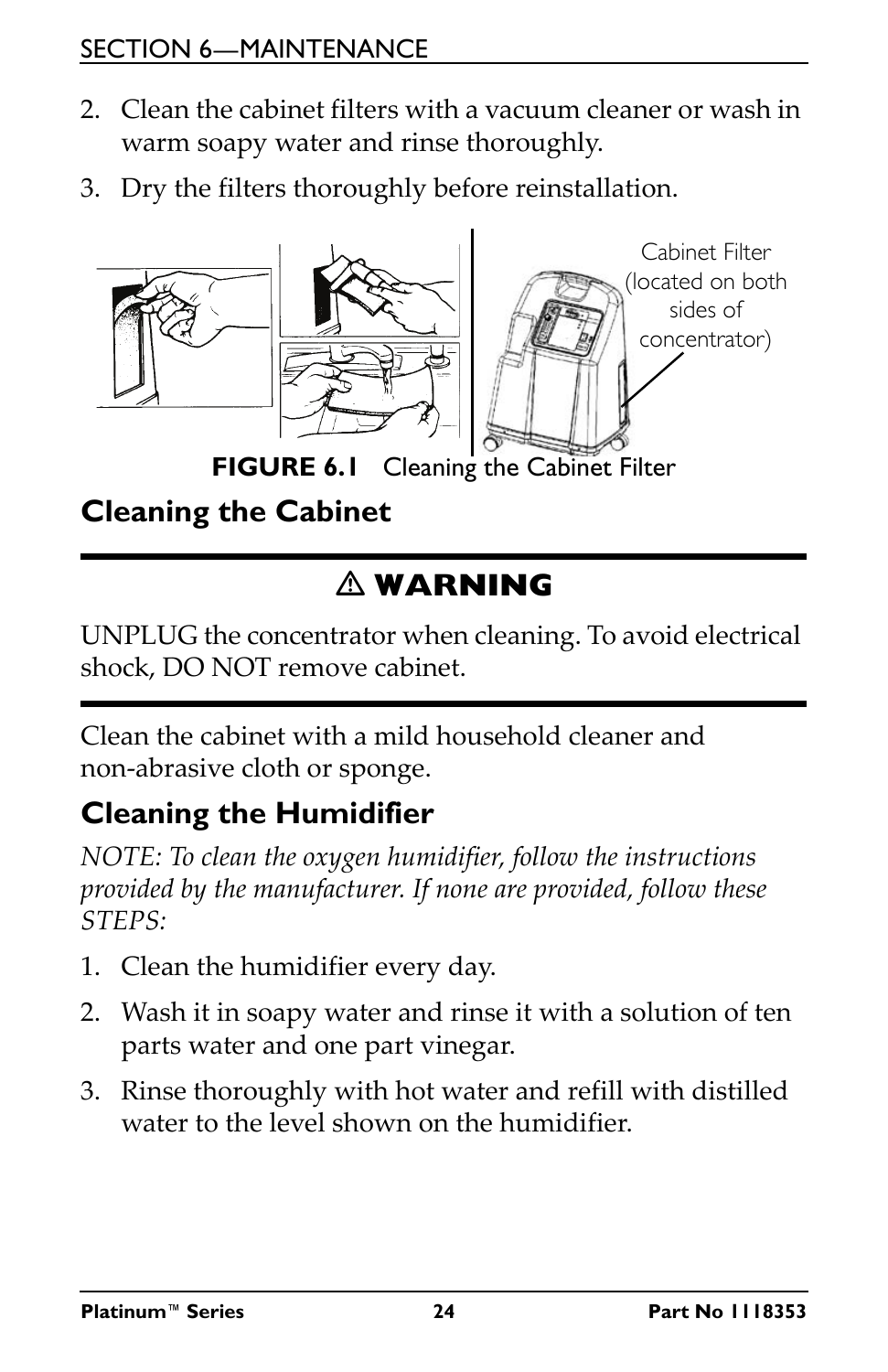#### MODEL NO. IRC\_\_\_\_\_\_\_\_\_\_\_\_\_ SERIAL NO. Yes, you can: **EVERY 8,760 HOURS, DURING PREVENTIVE MAINTENANCE SCHEDULE, OR BETWEEN PATIENTS** INVACARE PLATINUM OXYGEN CONCENTRATOR INVACARE PLATINUM OXYGEN CONCENTRATOR PREVENTIVE MAINTENANCE RECORD PREVENTIVE MAINTENANCE RECORD **EVERY 4,320 HOURS FOR IRC5LX (EVERY 2,160 HOURS FOR IRC10LX) 'Refer to Preventive Maintenance section of Service Manual** Record Elapsed Hours On Hour Meter Check Prescribed L/min. Flow Rate **CINCE ACH INSPECTION**<br>
Record Date of Service<br>
Record Elapsed Hours On Hour<br>
Record Elapsed Main. Flow Ra<br>
Clean Cabinet Filter(s)<br>
Clean Cabinet Filter(s)<br> **EVERY 4,320 HOURS, DUR**<br> **EVERY 8,760 HOURS, DUR**<br> **EVERY 8,760** Rebuild Top End of Compressor Rebuild Top End of Compressor **) (UNITS WITHOUT** *SensO***2** Check Compressor Inlet Filter\* Clean/Replace Cabinet Filter(s) Check Oxygen Concentration Check Oxygen Concentration Check Outlet HEPA Filter\* Check Power Loss Alarm Replace Exhaust Muffler Record Date of Service Clean Cabinet Filter(s) Clean Heat Exchanger **(***SensO***2 MODELS) AS REQUIRED**

<span id="page-24-0"></span>

\*Refer to Preventive Maintenance section of Service Manual.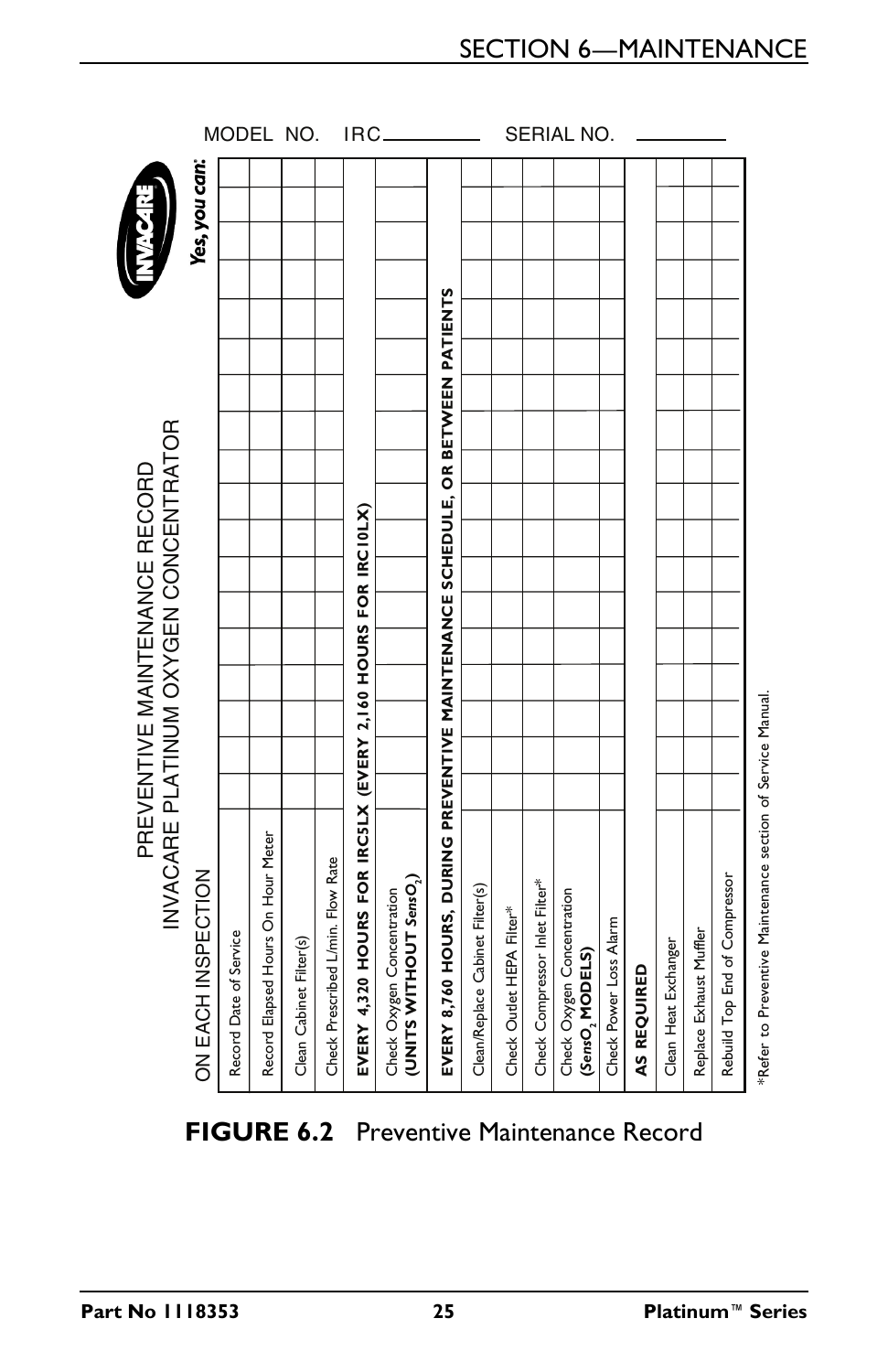### <span id="page-25-0"></span>**SECTION 7—TROUBLESHOOTING GUIDE**

| SYMPTOM:                                                        | <b>PROBABLE CAUSE:</b>                                                                                      | <b>SOLUTION:</b>                                                                                                                                                          |
|-----------------------------------------------------------------|-------------------------------------------------------------------------------------------------------------|---------------------------------------------------------------------------------------------------------------------------------------------------------------------------|
| Alarm:<br><b>SHORT BEEPS,</b><br><b>LONG PAUSE</b>              | <b>Main Power Loss:</b><br>I. Power cord NOT<br>plugged in.                                                 | I. Insert plug into outlet.                                                                                                                                               |
| Concentrator<br>NOT operating,<br>power switch ON.              | 2. No power at outlet.                                                                                      | 2. Inspect house circuit break-<br>ers or fuses. If problem recurs,<br>use a different outlet.                                                                            |
| BeepBeep                                                        | 3. Tripped circuit breaker.                                                                                 | 3. Call Service Provider.                                                                                                                                                 |
| Alarm:<br><b>CONTINUOUS</b>                                     | <b>System Failure:</b><br>I. Unit overheating due to<br>blocked air intake.                                 | Ia. Remove and clean cabinet<br>filters.                                                                                                                                  |
| Concentrator<br>NOT operating,<br>Power Switch ON.<br>Beeeeeeep |                                                                                                             | Ib. Move oxygen concentrator<br>at least three inches away from<br>walls, draperies or furniture.                                                                         |
|                                                                 | 2. Insufficient power at<br>outlet.                                                                         | 2. DO NOT use extension<br>cords. Move to another elec-<br>trical outlet or circuit.                                                                                      |
|                                                                 | 3. Internal repairs<br>required                                                                             | 3. Call Service Provider.                                                                                                                                                 |
| Alarm:<br><b>RAPID</b><br>BeepBeep<br>BeepBeep                  | <b>Low Flow Alarm:</b><br>1. Kinked or blocked tub-<br>ing, cannula or humidifier.                          | I. Inspect for kinks or<br>blockages. Correct, clean or<br>replace item. Once<br>corrected, turn power OFF<br>for 60 seconds and then turn<br>power back ON.              |
|                                                                 | 2. Flowmeter set too low:<br>0.5 L/min (or less) for<br>Platinum 5; 1.0 L/min (or<br>less) for Platinum 10. | 2. Reset flowmeter to pre-<br>scribed flowrate. If prescribed<br>flowrate is below 0.5 L/min,<br>use the Pediatric Flowmeter<br>IRCPF16 (Only with Platinum<br>5 and XL). |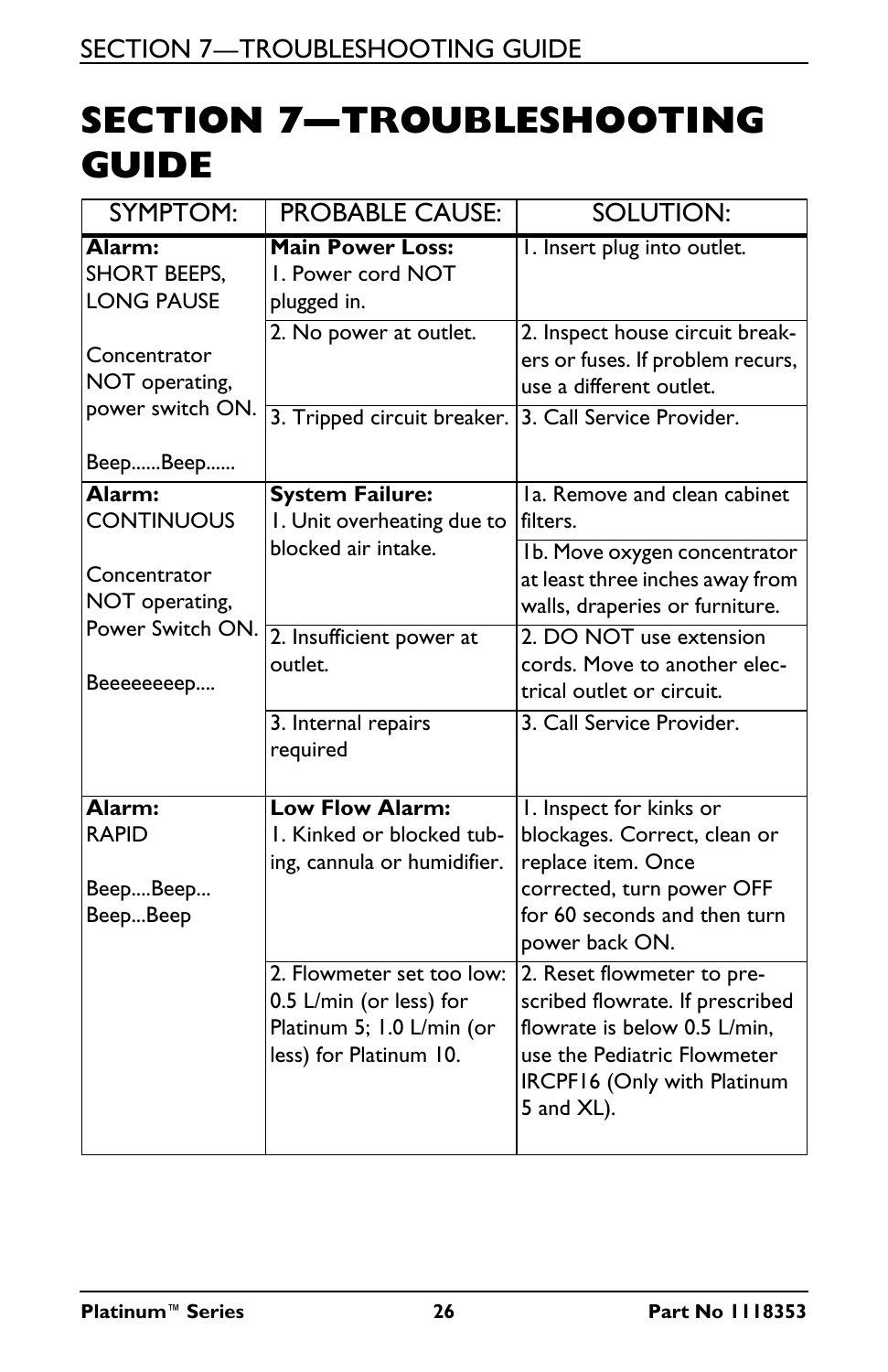| <b>SYMPTOM:</b>                                                                     | <b>PROBABLE CAUSE:</b>                                                                                      | <b>SOLUTION:</b>                                                                                                          |
|-------------------------------------------------------------------------------------|-------------------------------------------------------------------------------------------------------------|---------------------------------------------------------------------------------------------------------------------------|
| YELLOW or RED                                                                       | 1. Low oxygen purity.*                                                                                      | I. Clean or Replace filters.                                                                                              |
| LIGHT Illuminated.                                                                  | 2. Kinked or blocked tub-                                                                                   | 2. Inspect for kinks or block-                                                                                            |
| Alarm:<br><b>CONTINUOUS</b><br>On red light only.                                   | ing, cannula or humidifier.*                                                                                | ages. Correct, clean or replace<br>item. Once corrected, turn<br>power OFF for 60 seconds and<br>then turn power back ON. |
| * Only applies to<br>5LXO <sub>2</sub> and<br>IOLXO <sub>2</sub> SensO <sub>2</sub> | 3. Flowmeter set too low:<br>0.5 L/min (or less) for<br>Platinum 5; 1.0 L/min (or<br>less) for Platinum 10. | 3. Check flowmeter is set to<br>1.0 L/min. or more.                                                                       |
| models.                                                                             | 4. Unit overheating due to<br>blocked air intake.                                                           | 4.a. Remove and clean cabinet<br>filters.                                                                                 |
|                                                                                     |                                                                                                             | 4b. Move concentrator at least<br>three inches from walls, drap-<br>eries, and furniture.                                 |
|                                                                                     | 5. Insufficient power at<br>outlet.                                                                         | 5. DO NOT use extension<br>cords. Move to another elec-<br>trical outlet or circuit.                                      |
|                                                                                     | 6. Internal repairs<br>required.                                                                            | 6. Call Service Provider.                                                                                                 |
| <b>GREEN LIGHT</b><br>with YELLOW<br>Light Flashing.                                | I. Internal repairs<br>required.                                                                            | I. Call Service Provider.                                                                                                 |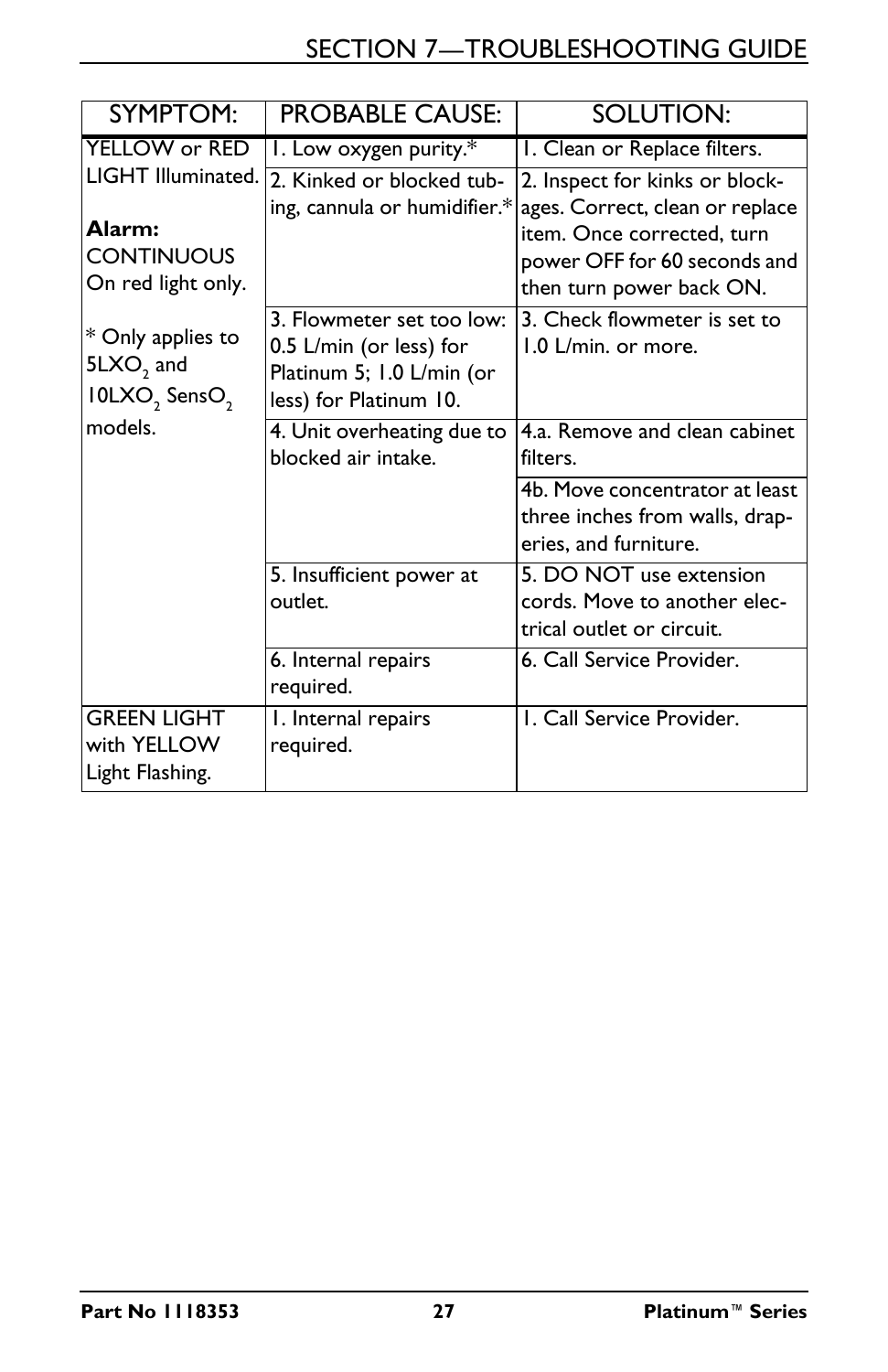# **NOTES**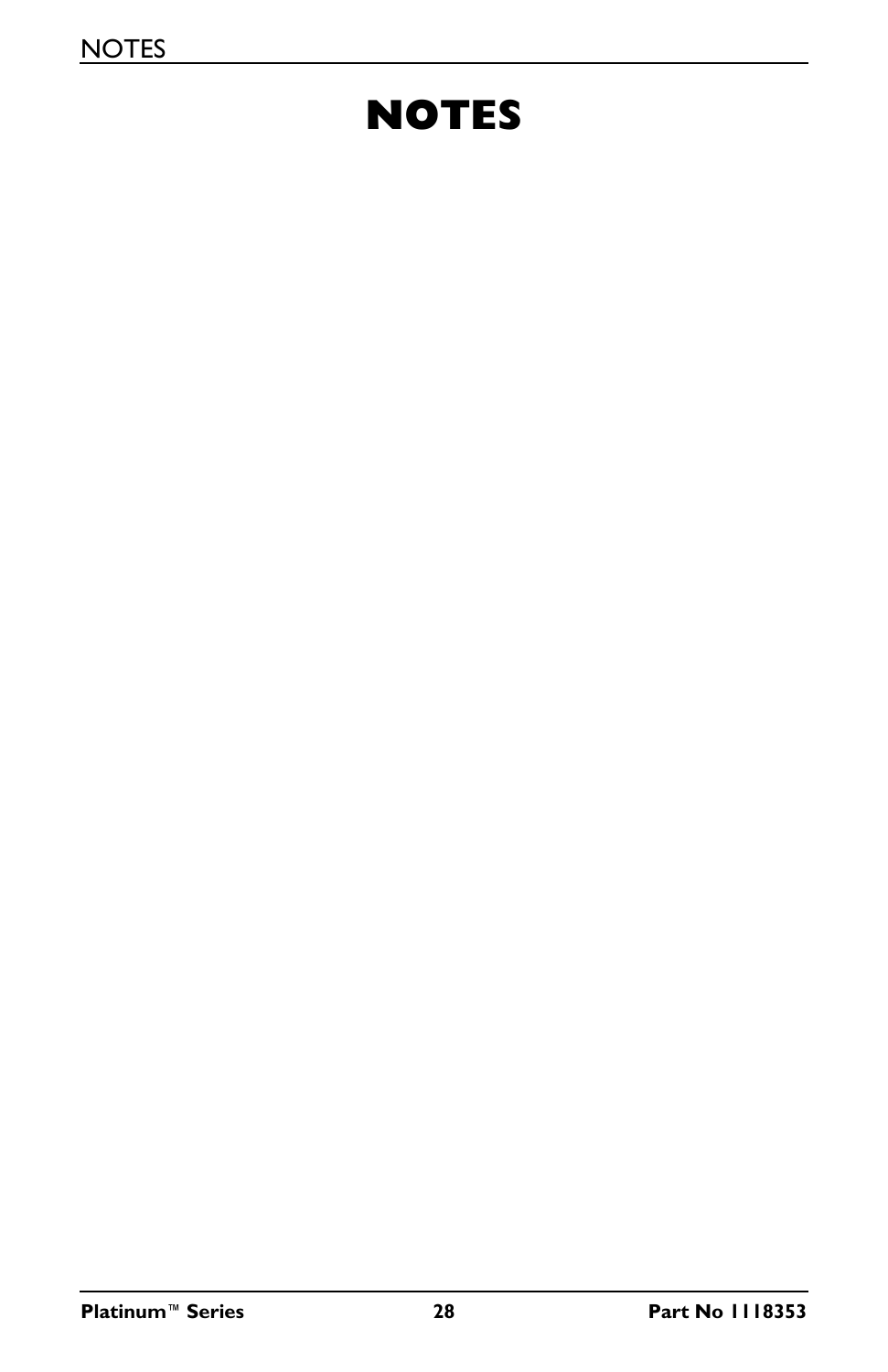# **NOTES**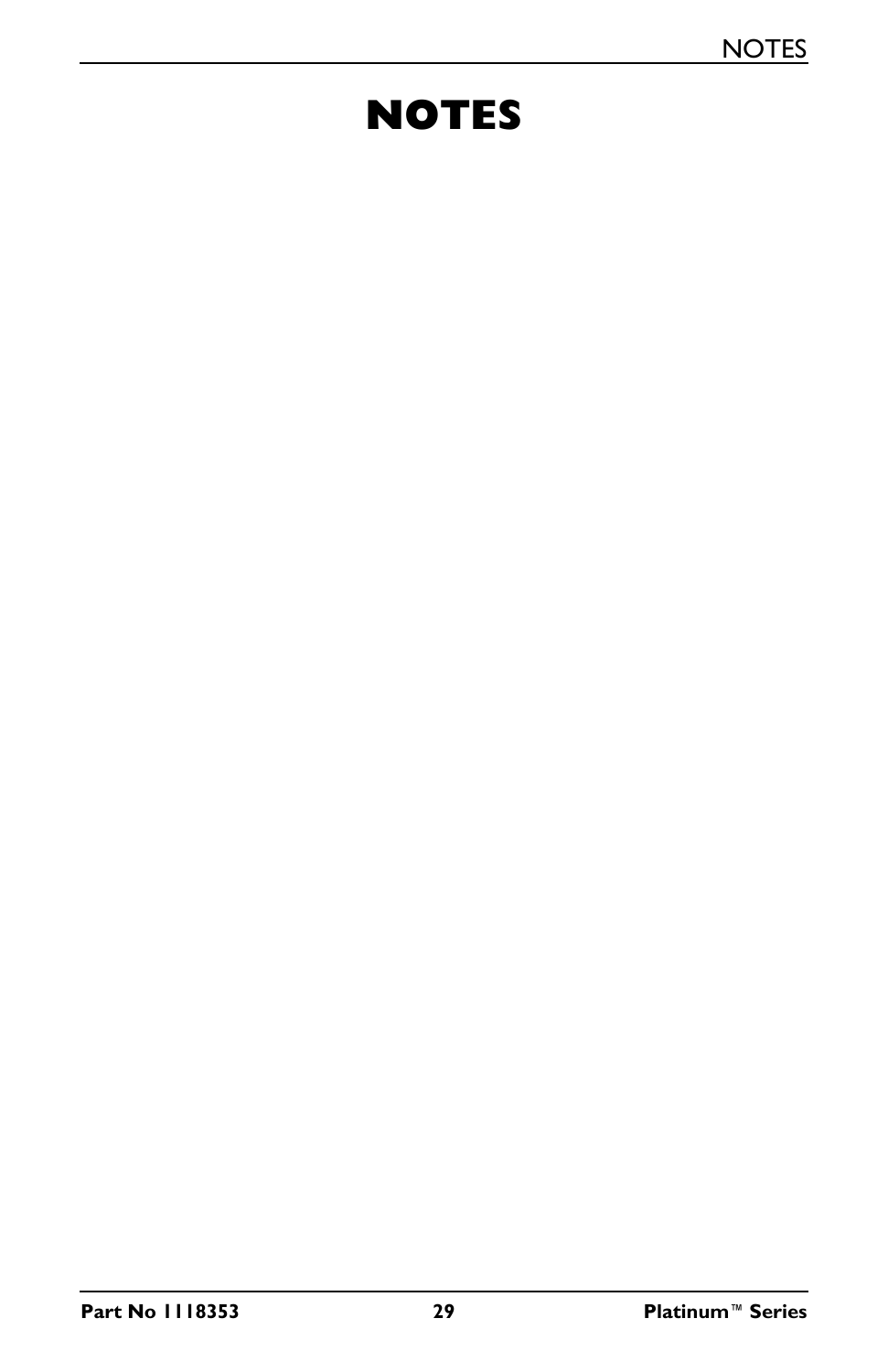# **LIMITED WARRANTY**

#### <span id="page-29-0"></span>**NOTE: THE WARRANTY BELOW HAS BEEN DRAFTED TO COMPLY WITH FEDERAL LAW APPLICABLE TO PRODUCTS MANUFACTURED AFTER JULY 4, 1975.**

**This warranty is extended only to the original purchaser who purchases this product when new and unused from Invacare Corporation or a dealer. This warranty is not extended to any other person or entity and it is not transferable or assignable to any subsequent purchaser or owner. Coverage under this warranty will end upon any such subsequent sale or other transfer of title to any other person. This warranty gives you specific legal rights and you may also have other legal rights which may vary from state to state.**

**Invacare Corporation warrants its Platinum XL Oxygen Concentrators when purchased new and unused to be free from defects in materials and workmanship for a period of five years from date of purchase from Invacare or a dealer, with a copy of the seller's invoice required for coverage under this warranty.** 

**Invacare Corporation warrants its Platinum 10 Oxygen Concentrators when purchased new and unused to be free from defects in materials and workmanship for a period of three years from date of purchase from Invacare or a dealer, with a copy of the seller's invoice required for coverage under this warranty.**

**DO NOT OPEN OR ATTEMPT TO SERVICE THE 4-WAY VALVE BODY. This will void any and all warranty applicable to the valve body. If within such warranty periods any such product shall be proven to Invacare Corporation's satisfaction to be defective, such product shall be repaired or replaced, at Invacare Corporation's option. This warranty only applies to the labor for repairs performed by the Invacare Service Department or Invacare Authorized Service Centers. It does not apply to the labor performed by the purchaser or user. This warranty does not include normal wear and tear or shipping charges. Invacare Corporation's sole obligation and your exclusive remedy under this warranty shall be limited to such repair or replacement. Routine maintenance items, such as filters, are excluded from this warranty.**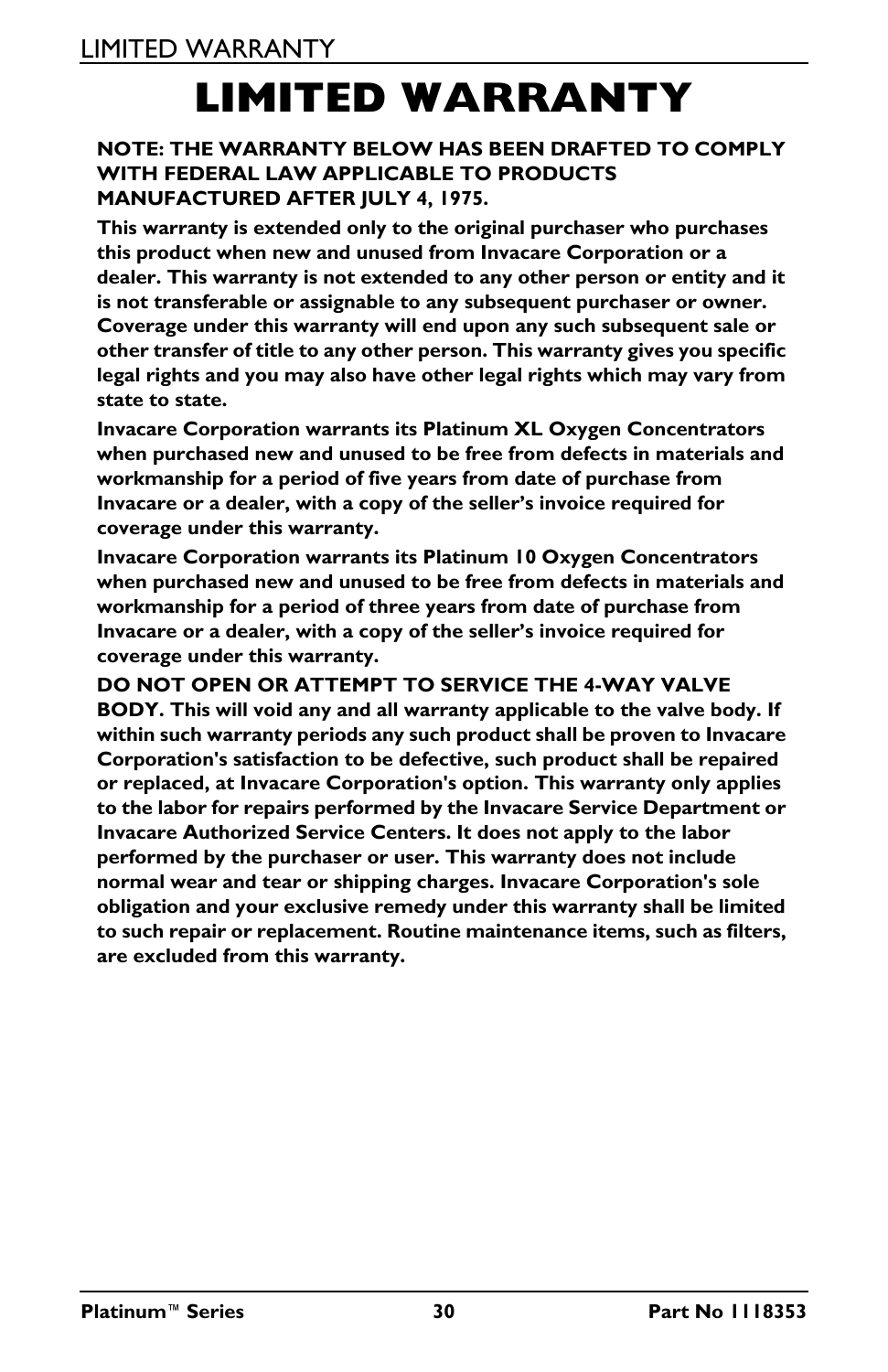**For warranty service, please contact Invacare Corporation's Service Department at the toll free number on the back cover. Upon receiving notice of an alleged defect in a product, Invacare Corporation will issue a serialized return authorization. It shall then be the responsibility of the purchaser to return the entire unit or remove, at purchaser's cost, the defective component part(s) identified, pack the component part(s) in a manner to avoid shipping damage and to ship the component part(s) to either Invacare Corporation's plant or service center as specified by Invacare Corporation in advance. Defective component part(s) MUST be returned for warranty inspection using the serial number as identification within thirty (30) days of return authorization date. DO NOT return products to our factory without prior consent. C.O.D. shipments will be refused; please prepay shipping charges.**

**LIMITATIONS AND EXCLUSIONS: THE FOREGOING WARRANTY SHALL NOT APPLY TO PRODUCTS SUBJECTED TO NEGLIGENCE, ACCIDENT, IMPROPER OPERATION, MAINTENANCE OR STORAGE, SOOT OR SMOKE-FILLED ENVIRONMENTS, OR OTHER THAN NORMAL APPLICATION, USE OR SERVICE, OR TO PRODUCTS MODIFIED WITHOUT INVACARE CORPORATION'S EXPRESS WRITTEN CONSENT (INCLUDING, BUT NOT LIMITED TO, MODIFICATION THROUGH THE USE OF UNAUTHORIZED PARTS OR ATTACHMENTS) OR TO PRODUCTS DAMAGED BY REASON OF REPAIRS MADE TO ANY COMPONENT WITHOUT THE SPECIFIC CONSENT OF INVACARE CORPORATION OR TO PRODUCTS DAMAGED BY CIRCUMSTANCES BEYOND INVACARE CORPORATION'S CONTROL.**

**THE FOREGOING EXPRESS WARRANTY IS EXCLUSIVE AND IN LIEU OF ANY OTHER WARRANTIES WHATSOEVER, WHETHER EXPRESS OR IMPLIED, INCLUDING THE IMPLIED WARRANTIES OF MERCHANTABILITY AND FITNESS FOR A PARTICULAR PURPOSE, AND THE SOLE REMEDY FOR VIOLATIONS OF ANY WARRANTY WHATSOEVER, SHALL BE LIMITED TO REPAIR OR REPLACEMENT OF THE DEFECTIVE PRODUCT PURSUANT TO THE TERMS CONTAINED HEREIN. THE APPLICATION OF ANY IMPLIED WARRANTY WHATSOEVER SHALL NOT EXTEND BEYOND THE DURATION OF THE EXPRESS WARRANTY PROVIDED HEREIN. INVACARE SHALL NOT BE LIABLE FOR ANY CONSEQUENTIAL OR INCIDENTAL DAMAGES WHATSOEVER.**

**SOME STATES DO NOT ALLOW THE EXCLUSION OR LIMITATION OF INCIDENTAL OR CONSEQUENTIAL DAMAGE, OR LIMITATION OF HOW LONG AN IMPLIED WARRANTY LASTS, SO THE ABOVE EXCLUSION AND LIMITATION MAY NOT APPLY TO YOU.**

**THIS WARRANTY SHALL BE EXTENDED TO COMPLY WITH STATE/PROVINCIAL LAWS AND REQUIREMENTS.**